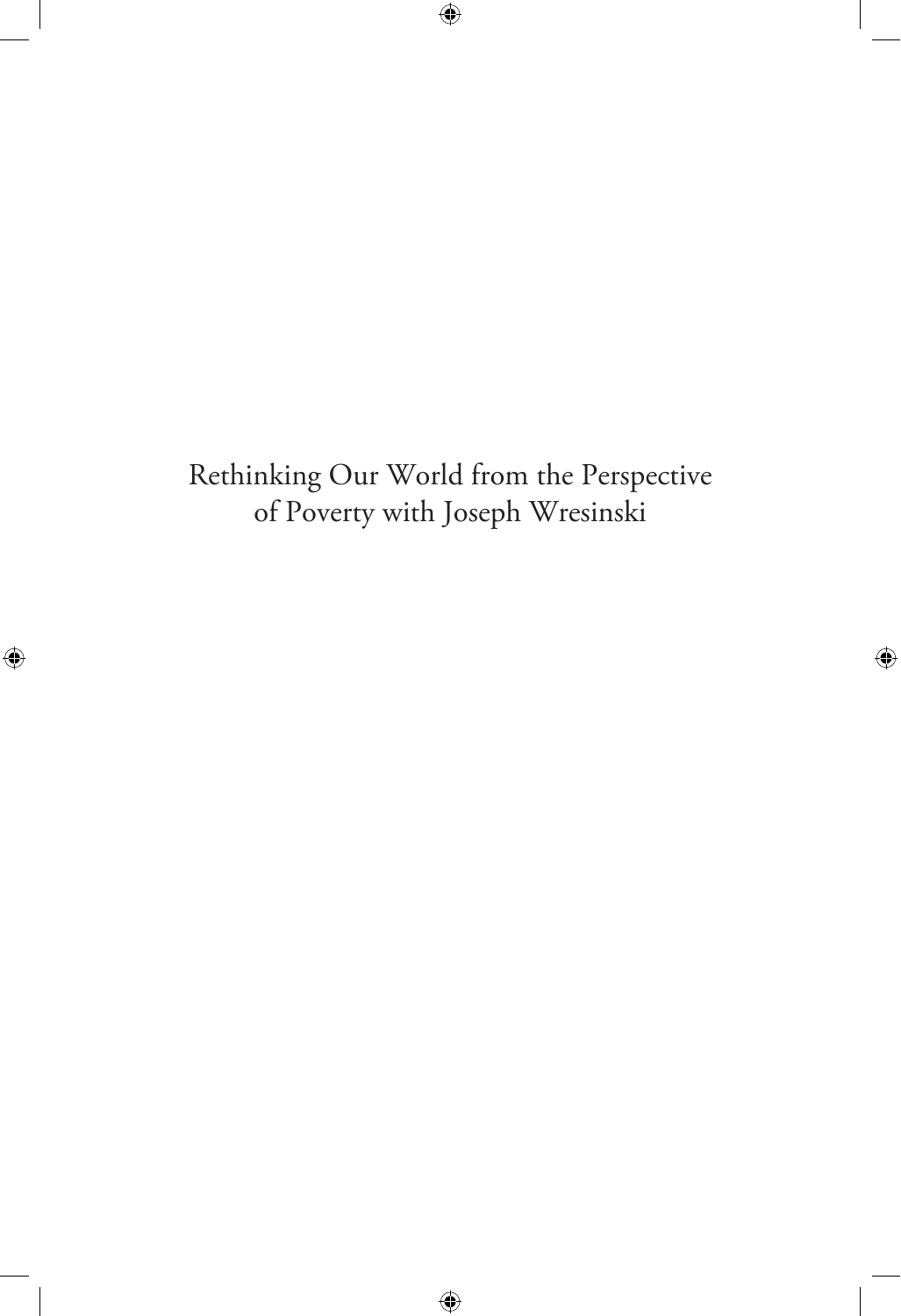### **Colloquium organised with the sponsorship of**

UNESCO, Mission aux Commémorations nationales (Mission for National Commemorations) / Archives de France (French Archives) / Direction générale des Patrimoines (Heritage Department) / Ministère de la Culture et de la Communication (Ministry of Culture and Communication), and French National Commission for UNESCO

### **With the support of**

International Movement ATD Fourth World, Joseph Wresinski Foundation – Institut de France, Centre d'étude et de recherche sur les risques et les vulnérabilités (Cerrev-Ea 3918) (Risks And Vulnerabilities Study And Research Centre / University of Caen Normandie, Ministère de la Culture et de la Communication (Ministry of Culture and Communication), Ministère des Affaires étrangères et du Développement international (Ministry of Foreign Affairs and International Development), and French Member of Parliament Jean-Noël Carpentier, through his discretionary fund

**In partnership with**

Colloque-TV The journal *Études* RFI (Radio France internationale)

↔



⊕

This English edition follows on a previous longer French publication, *Ce que la misère nous donne à penser avec Joseph Wresinski*, Paris, Hermann, 2018.

www.editions-hermann.fr

### ISBN : 979 1 0370 0390 4

### © 2020, Hermann Éditeurs, 6 rue Labrouste, 75015 Paris

Toute reproduction ou représentation de cet ouvrage, intégrale ou partielle, serait illicite sans l'autorisation de l'éditeur et constituerait une contrefaçon. Les cas strictement limités à l'usage privé ou de citation sont régis par la loi du 11 mars 1957.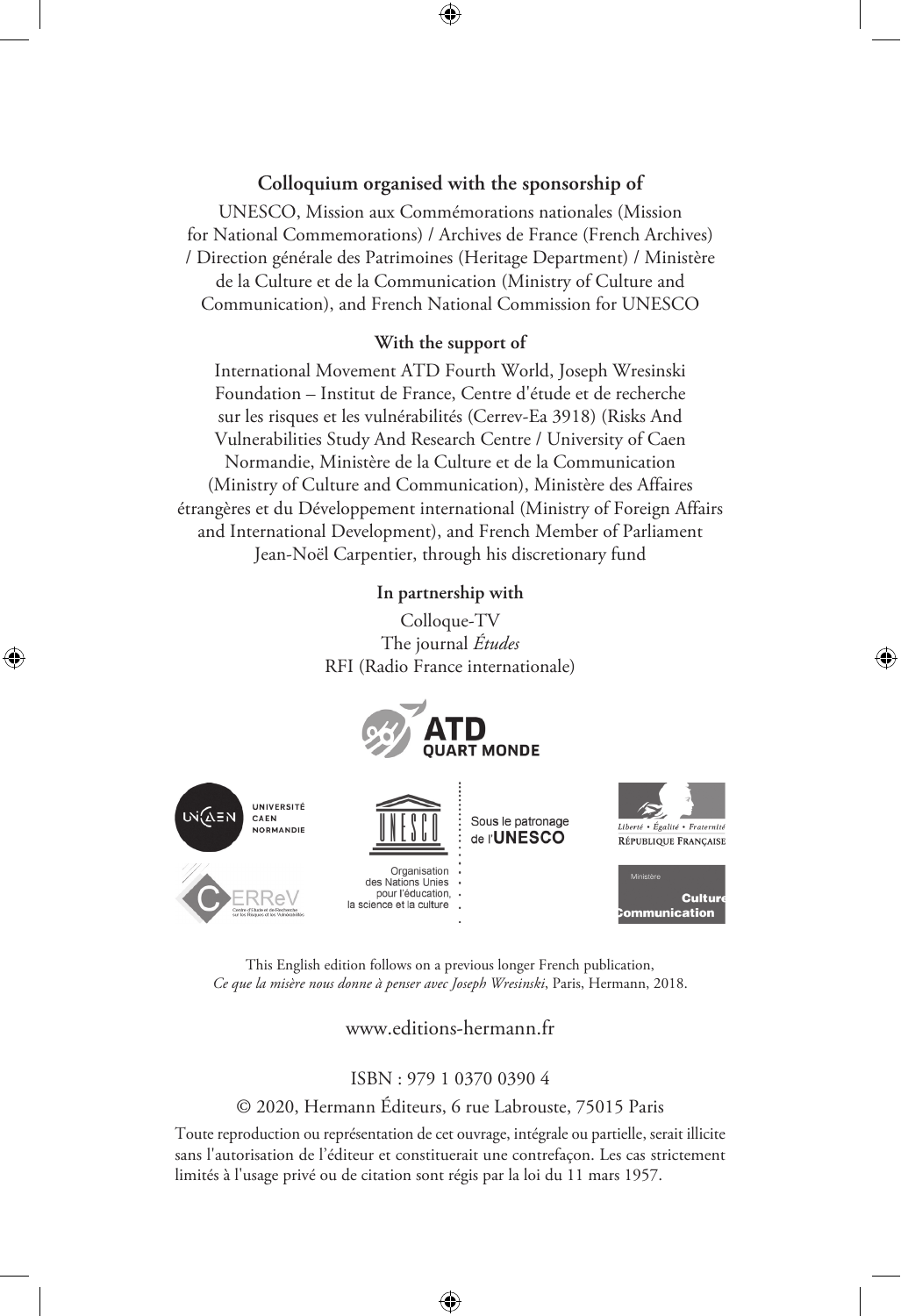# LES COLLOQUES **CERISY**

 $\bigoplus$ 

Rethinking Our World from the Perspective of Poverty with Joseph Wresinski

Edited by BRUNO TARDIEU AND JEAN TONGLET ⊕

 $\bigoplus$ 

In conjunction with David Jousset and Béatrice Noyer

Foreword by Ruth Lister

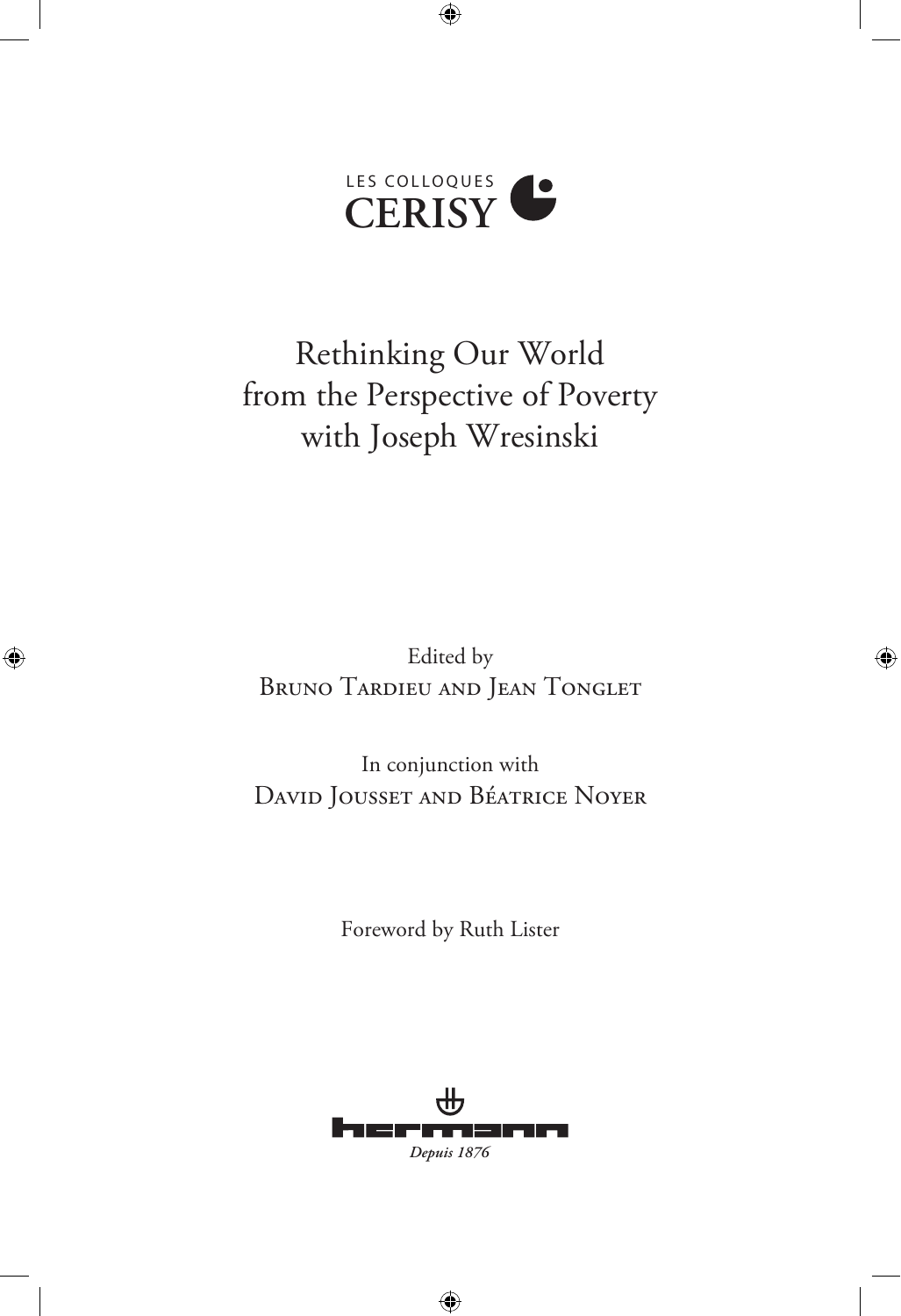# **Contents**

 $\bigoplus$ 

| Foreword     |  |
|--------------|--|
|              |  |
|              |  |
| Introduction |  |
|              |  |

# PART I

# ROBBED OF THEIR HISTORY

| Introduction                                                                                                   |  |
|----------------------------------------------------------------------------------------------------------------|--|
| 1. The Violence Done to the Poor: A Country Faces Up<br>to Its History                                         |  |
| 2. Go Down in History, Not Only as a Victim                                                                    |  |
| 3. "They can destroy our homes; they can't destroy our stories"                                                |  |
| 4. Indigenous Peoples: Fourth World People Seeking to Record<br>Their History and Pass It Down the Generations |  |

 $\bigoplus$ 

 $\bigoplus$ 

## PART II

# BECOMING PARTNERS OF A SHARED HISTORY

| Introduction                                                                                     |  |
|--------------------------------------------------------------------------------------------------|--|
|                                                                                                  |  |
| 1. From Being Guilty to Being a Victim of Injustice, From Being<br>a Victim to Being an Activist |  |
|                                                                                                  |  |
| 2. Wresinski and ATD Fourth World, 1957 to 2017:                                                 |  |
| From Knowledge to Recognition                                                                    |  |
|                                                                                                  |  |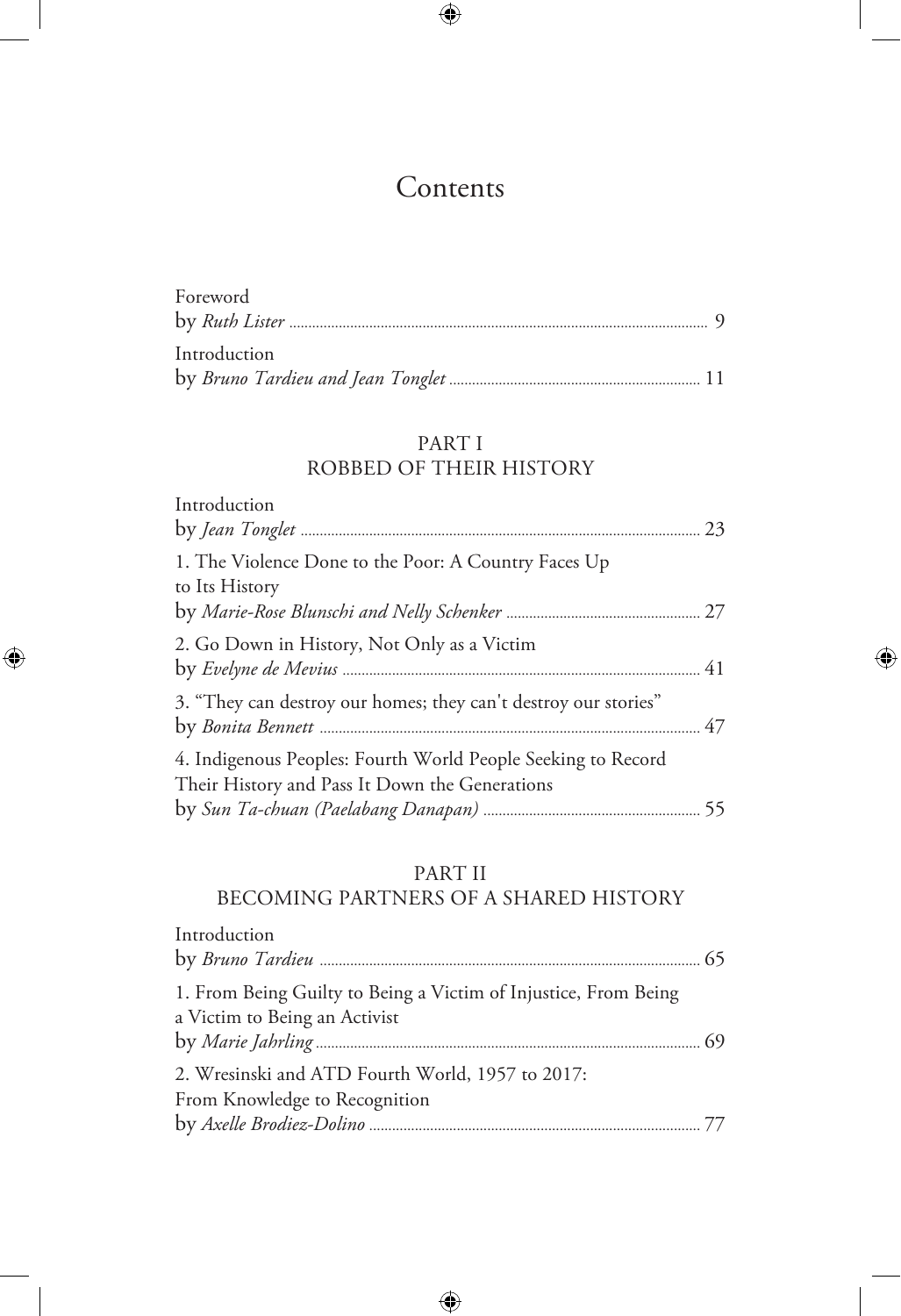$\bigoplus$ 

# PART III RETHINKING RELATIONSHIPS

| Introduction                                                               |  |
|----------------------------------------------------------------------------|--|
| 1. Joseph Wresinski, Anthropologist and Political Prophet                  |  |
| 2. Sharing                                                                 |  |
| 3. Beyond the Barren Sacrifice: René Girard and Joseph Wresinski           |  |
| 4. The Dignity of Giving                                                   |  |
| 5. The Roles We Play: Recognising the Contribution of People<br>in Poverty |  |
| 6. Catholic Luo Widows: The Dilemma of Exclusion                           |  |

## PART IV

⊕

# RETHINKING ACCOUNTABILITY

| Introduction                                                                                                             |  |
|--------------------------------------------------------------------------------------------------------------------------|--|
|                                                                                                                          |  |
| 1. Beyond Commitment: Making Responsibility Actionable<br>by Christopher Winship, Michal Razer, and Victor Friedman  157 |  |
| 2. What Ethics of Responsibility Should Be Adopted in the Face<br>of the Injustice of the Heart and of the Law?          |  |
| 3. The Right to Be Human                                                                                                 |  |
| 4. The Violence Done to the Poor                                                                                         |  |
| 5. Take Justice to Heart                                                                                                 |  |

 $\bigoplus$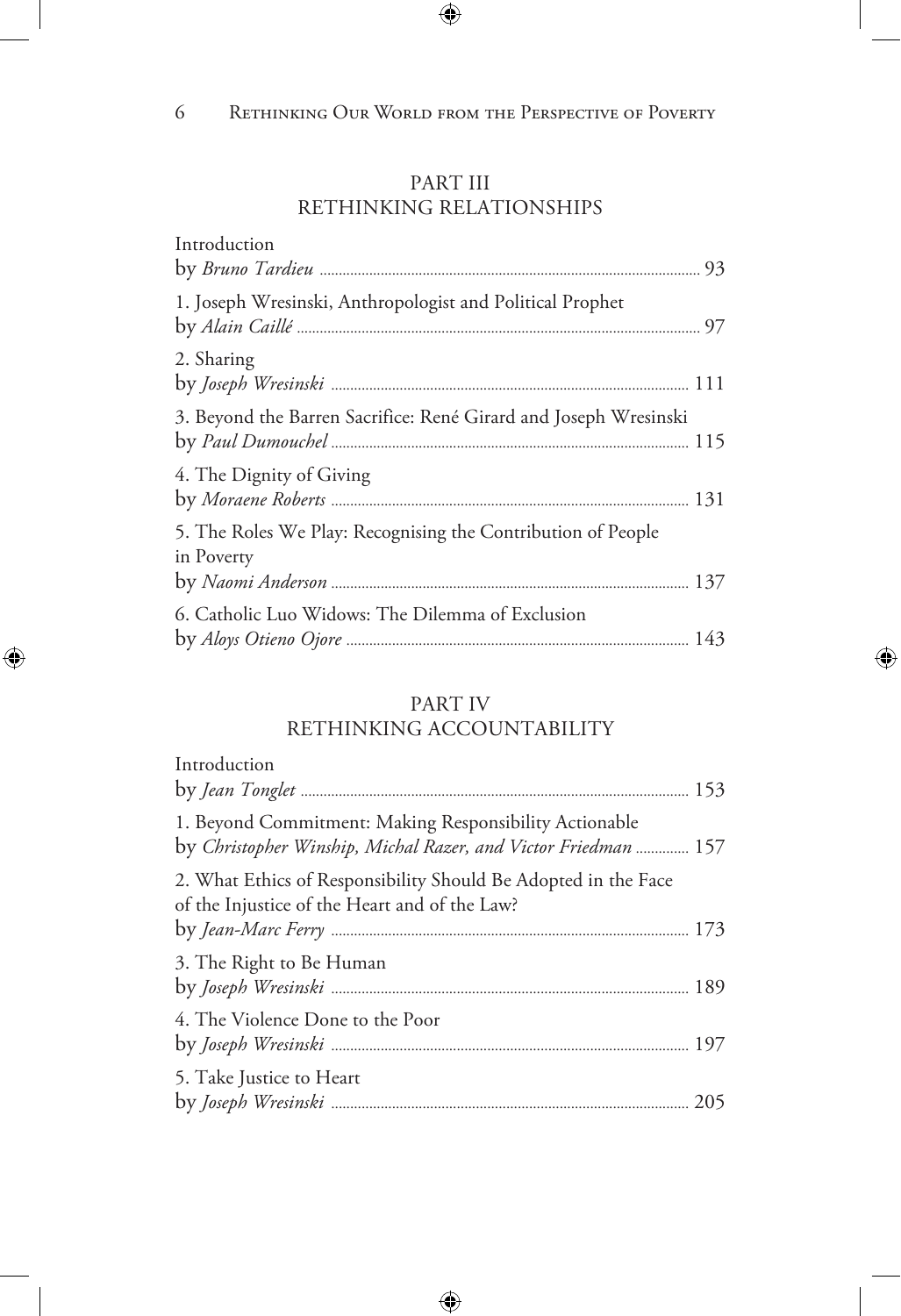### *Contents* 7

 $\bigoplus$ 

| 6. The Political Responsibility to Keep Beginning Anew with   |  |
|---------------------------------------------------------------|--|
| Those Who Are Left Behind: Hannah Arendt and Joseph Wresinski |  |
|                                                               |  |
| 7. Emergence from Extreme Poverty: A Reflection               |  |
|                                                               |  |

 $\bigoplus$ 

### PART V

### RETHINKING THE CONCEPT OF KNOWLEDGE AND PEDAGOGY

| Introduction                                                                                                                                                    | 239 |
|-----------------------------------------------------------------------------------------------------------------------------------------------------------------|-----|
| 1. Critical Pedagogy and Building Knowledge Based<br>on the Peoples' Voices                                                                                     |     |
| 2. What Knowledge Do We Need to Fight Poverty?                                                                                                                  |     |
| 3. Determining the Dimensions of Poverty and How to Measure<br>Them with People in Poverty, Academics, and Practitioners:<br>A Challenge for Building Knowledge | 261 |
| 4. Thinking with People in Poverty to Bring About Change                                                                                                        | 269 |
| 5. Moving Forward with Joseph Wresinski to a New Axial Age                                                                                                      | 277 |
| 6. The Epistemic Value of Questioning in Fighting<br><b>Against Poverty</b>                                                                                     | 283 |
| 7. From Personal Experience to Collective Knowledge                                                                                                             | 289 |

 $\bigoplus$ 

### **CONCLUSIONS**

| Conclusions |  |
|-------------|--|
|             |  |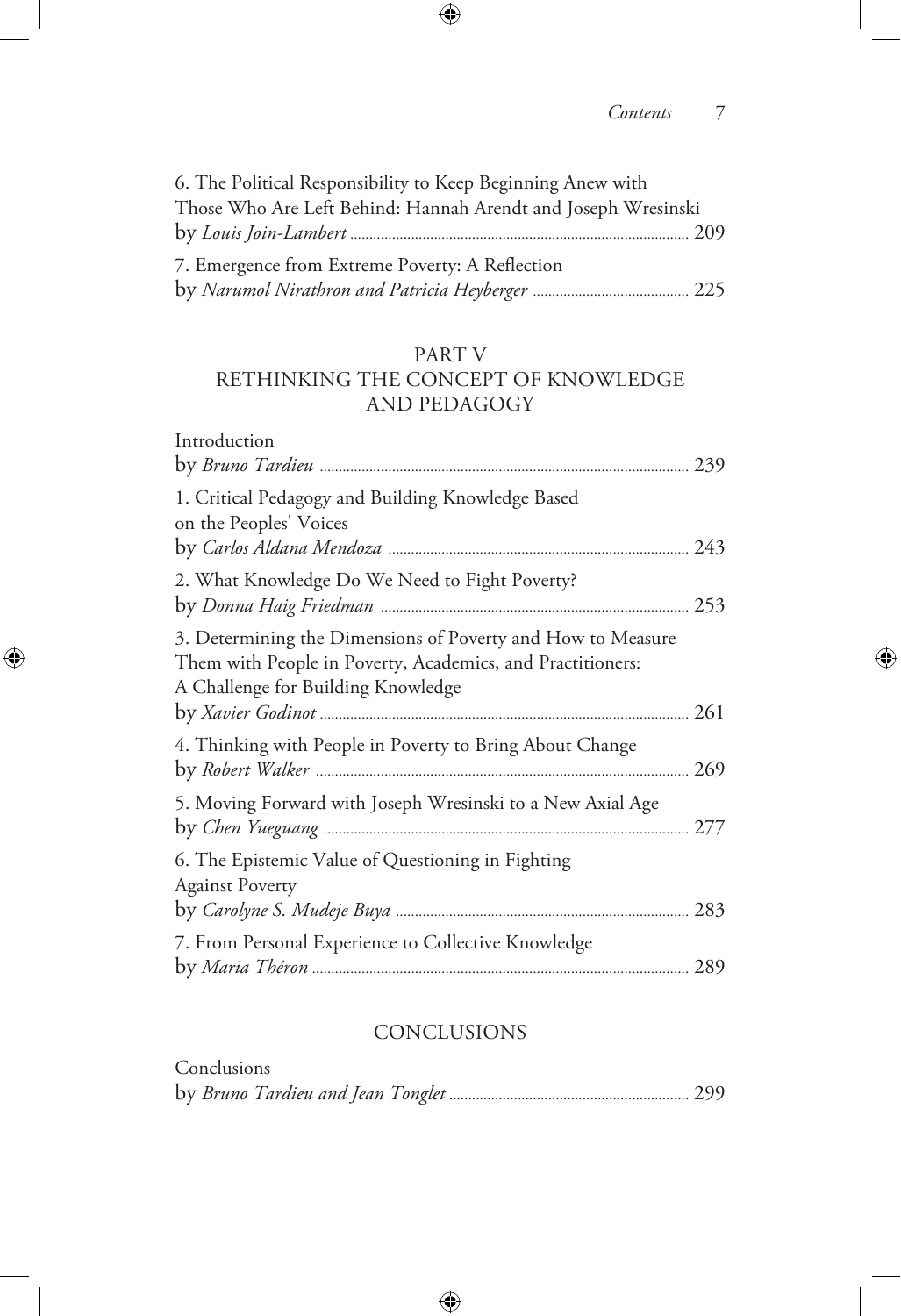$\bigoplus$ 

 $\overline{\phantom{a}}$ 

 $\bigoplus$ 

### ANNEXES

| 1. A Short Biography of Joseph Wresinski            |  |
|-----------------------------------------------------|--|
|                                                     |  |
| 2. The International Movement ATD Fourth World  311 |  |
|                                                     |  |
|                                                     |  |
|                                                     |  |
|                                                     |  |
|                                                     |  |
|                                                     |  |

 $\bigoplus$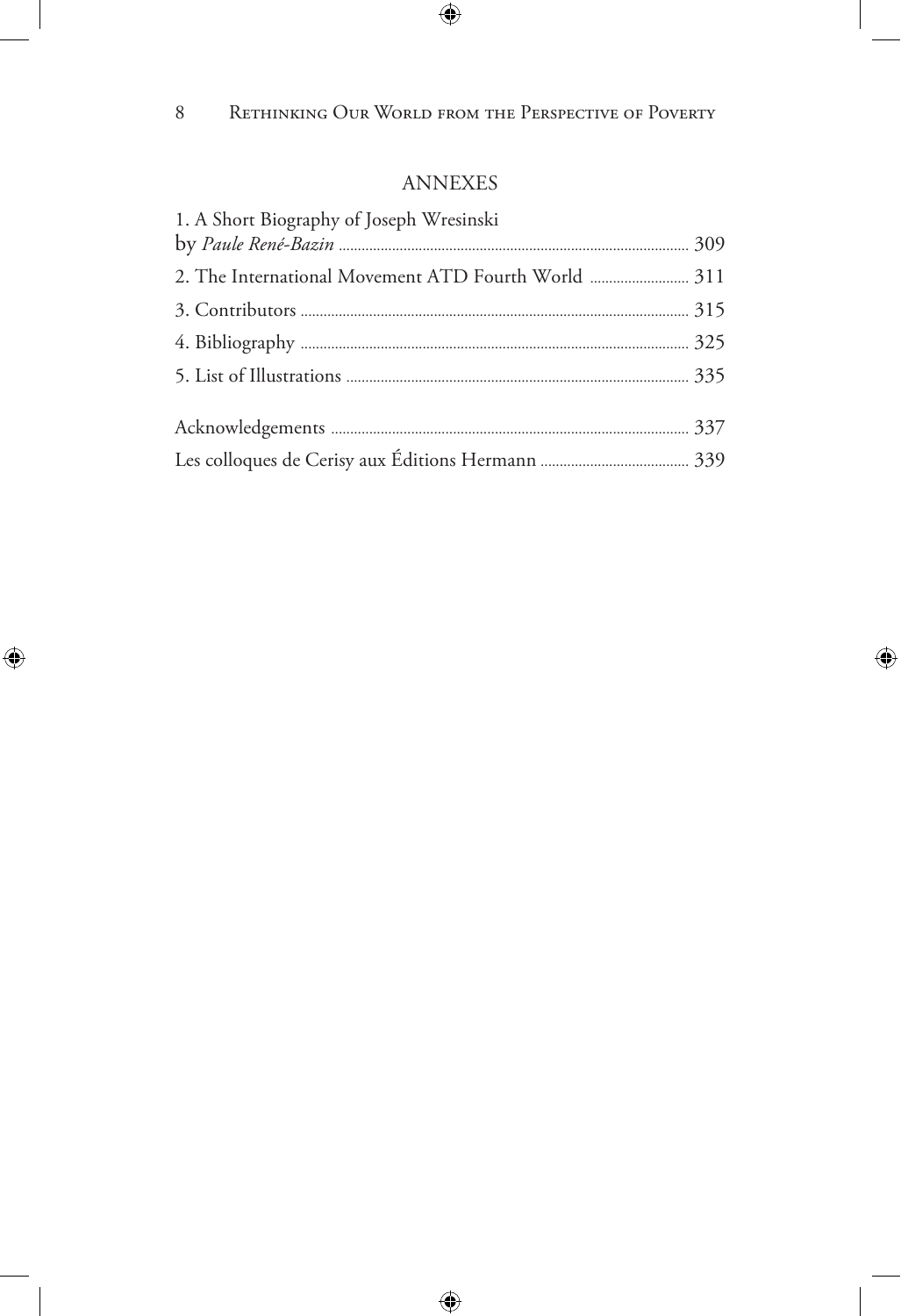# Foreword

⊕

# RUTH LISTER<sup>1</sup>

There is growing – albeit still too limited – recognition of the importance of the expertise born of the experience of poverty. Inspired by the example of its founder Joseph Wresinski, honoured in this volume, ATD Fourth World has consistently shown the way. Yet in the English-speaking world its work and history are too little known. Few have heard of or read the writings left by Joseph Wresinski – representing not just the founding of a movement but also a philosophical and ethical stance, as this volume demonstrates. This English translation of the proceedings of a colloquium to mark the centennial of Father Wresinski, published already in French, is thus very welcome. It provides a rich multi-disciplinary, mosaic that interweaves different forms of knowledge in the best traditions of ATD.

Its key themes all derive from Joseph Wresinski's original teachings. Perhaps most fundamental is his insight that the fight for human rights is at heart a fight for the right to be human. And as the late, much missed Moraene Roberts writes in Part III, all too often people experiencing poverty "are treated as less than human". These insights derive from what Alain Caillé identifies as the founding principle of ATD: our "common humanity" (Part III). Thus, as Bruno Tardieu observes in his introduction to Part III, "the question of human relations occupies a central place" in ATD's thinking. And the human rights principle of the recognition of human dignity provides its fundamental ethical framework. "The dignity of giving" is the title of Moraene's chapter. It reflects another theme: the importance of recognising the contributions made by people experiencing poverty. This was exemplified by the wonderful Roles we Play UK project described by her and Naomi Anderson.

⊕

Underpinning the whole colloquium is ATD's commitment to promoting the contribution made by different forms of knowledge offered by "university", "life" and "action" researchers, as the Introduction describes them. In particular, the value of the knowledge

<sup>1.</sup> Member of the House of Lords and emeritus professor of social policy, Loughborough University.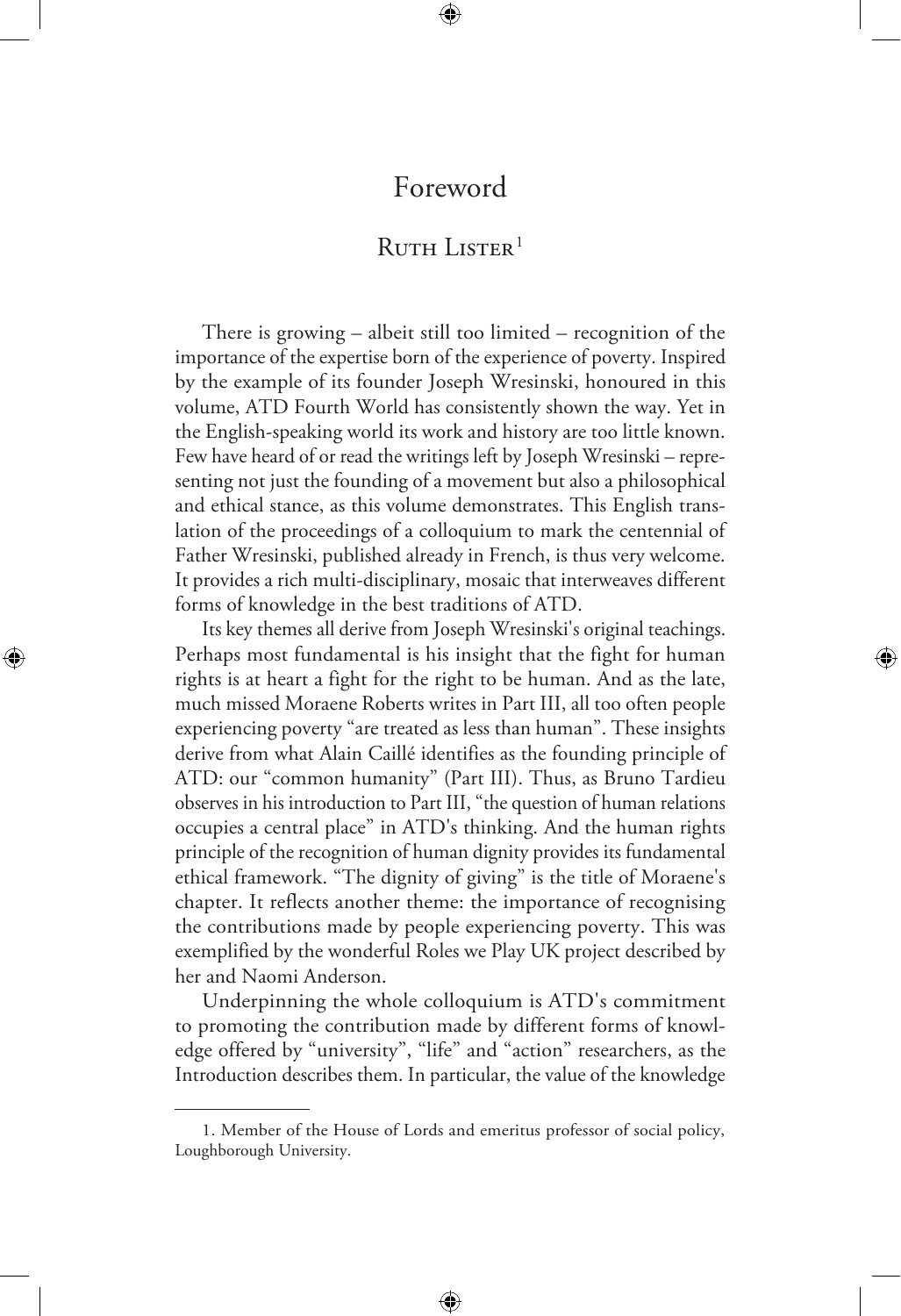### 10 RETHINKING OUR WORLD FROM THE PERSPECTIVE OF POVERTY

 $\bigcirc$ 

derived from the experience of poverty infuses the volume. This is expressed vividly in Maria Théron's contribution: "We need to start from the concrete, from the real. Which means starting from our experience so as to be real. What we say is anchored in us, in our guts and in our lives." Out of the merging of this knowledge "anchored in our guts" with activist and traditional academic forms of knowledge has developed "a new epistemology" (Tardieu) in which the different forms of knowledge "nourish" each other. This is a fitting testimonial to Joseph Wresinski's path-breaking contribution to the crusade against poverty.

While reading about such an event can never be the same as participating in it, this account of the colloquium does much to convey what is so remarkable about the legacy of Joseph Wresinski and the work of ATD Fourth World. Axelle Brodiez-Dolino writes in Part II that their approach "invents and reinvents itself over the years through a productive alchemy". This volume itself is a rich fruit of this "productive alchemy". It has deepened my own knowledge, already enriched by my association with ATD Fourth World. I commend it to anyone who wants to understand better what poverty means, which is the first step towards its eradication.

⊕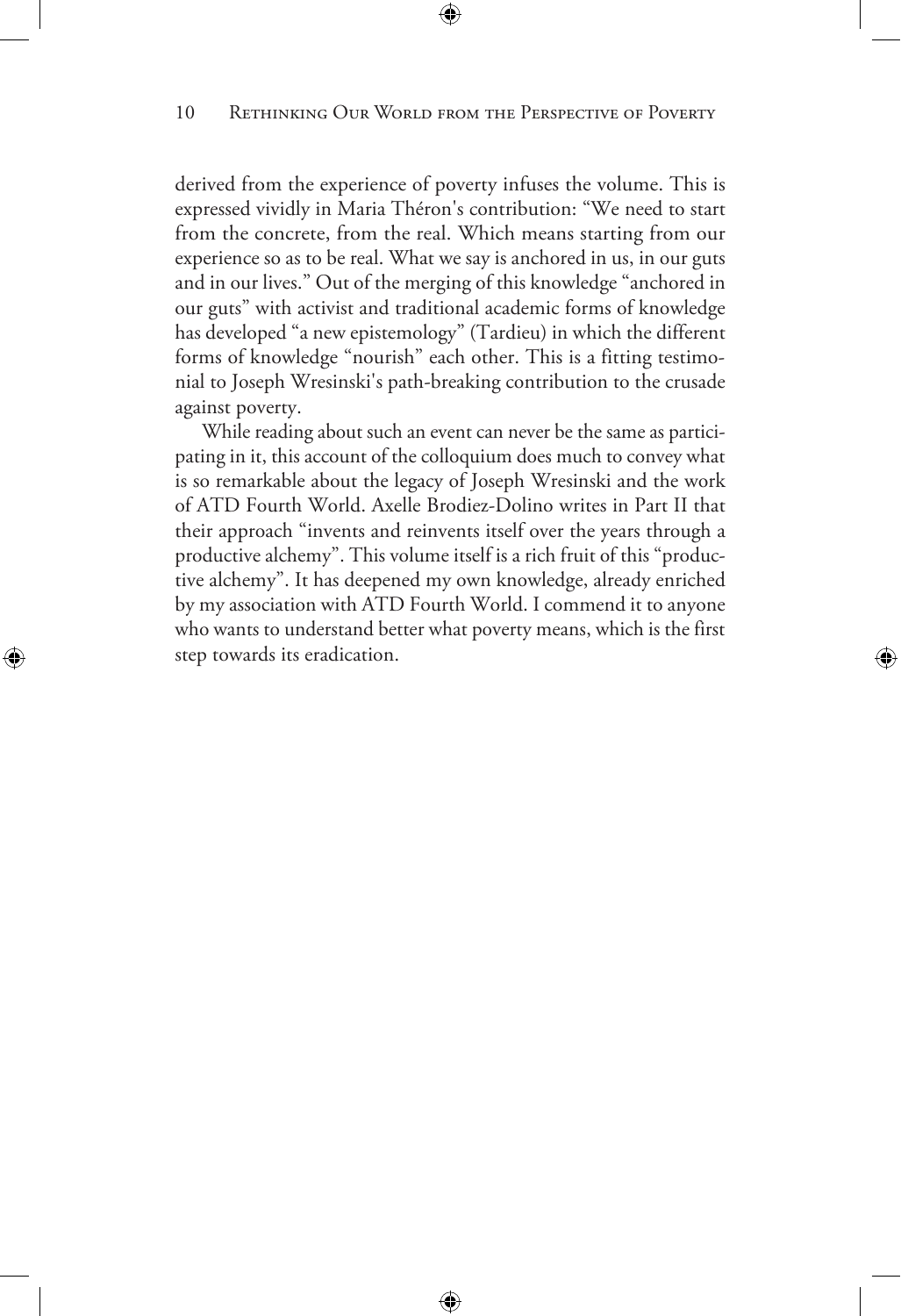# Introduction

# *Rethinking Poverty and the World in Order to Take Action*

# BRUNO TARDIEU AND JEAN TONGLET, CO-DIRECTORS OF THE COLLOQUIUM $<sup>1</sup>$ </sup>

### WHY A COLLOQUIUM ON POVERTY?

Poverty seems to be primarily a call to action. It moves and upsets us, especially as we share the intuition that it seriously impacts our humanity. Victor Hugo, speaking at the French National Assembly, said: "I do not want poverty to be relieved, I want it to be destroyed."<sup>2</sup>

With poverty, there can be no equivocating; taking action is required. So why have we locked ourselves away in a mansion to think about it together? Are we wasting time that could be better spent on taking action? Yet a French mayor and member of parliament, Jean-Noël Carpentier, chose to contribute his discretionary fund to support this colloquium because he believes we need to rethink poverty in order to act more effectively.

⊕

Following in the steps of Joseph Wresinski, we assert that poverty is often thought about too little, if at all. Theories about poverty are often based on misconceptions and serve only to confuse. Poorly thought-out approaches miss the mark, and their failure is quickly attributed to poor people themselves, who are then described as uncooperative. And in the end, everyone is discouraged.

People often believe that working to overcome poverty means taking action for the poor and meeting their needs for food, drink, and shelter. This idea is found in the oldest texts. The Code of Hammurabi, the earliest known text of law, stated what we must do for the pauper, the widow, and the orphan – what we must do *for* them. They are not part of the "*we*" who conceive the common code, the law. Even

<sup>1.</sup> This contribution was originally written in French.

<sup>2.</sup> Victor Hugo, 30 June 1850 speech before the Legislative Assembly in Paris.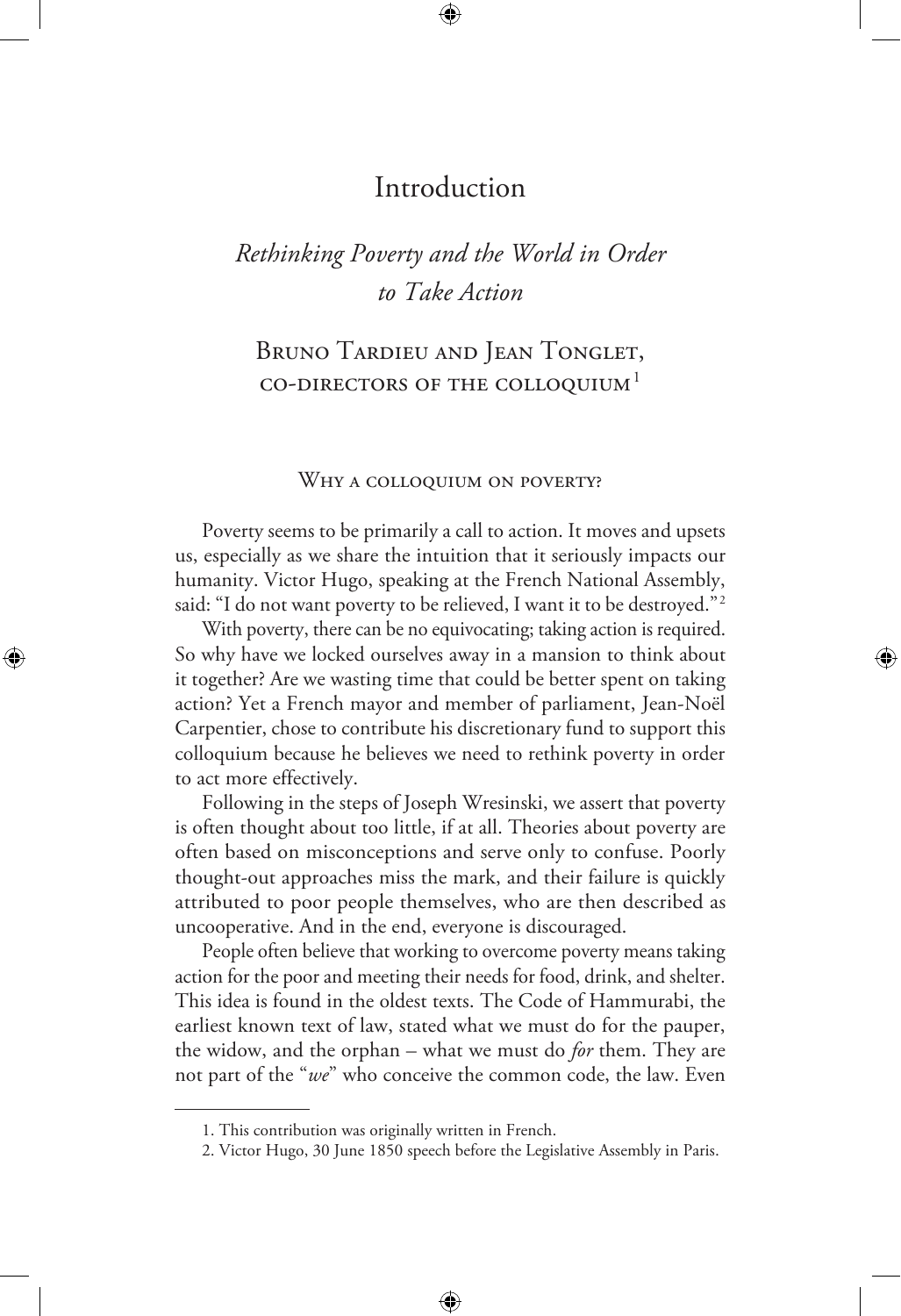today, with the power of the charity industry, society directs us to provide the poor with food and shelter.

In 1987, the French National Consultative Commission on Human Rights asked for a contribution from Joseph Wresinski, a member of the commission, to a fundamental reflection on human rights. He wrote: "It is not hunger, illiteracy, or even unemployment that is the worst misfortune for human beings. The worst of all misfortunes is knowing you are considered worthless to the extent that even your suffering is ignored."<sup>3</sup>

Restrictive theories about poverty reduce people to their needs and, even worse, only to their physical needs. Any steps taken respond to the supposed need, rather than the known need, and they fail again and again. Even the people who carry out charitable distributions say: "We cannot *not* do it, but we know it's a bottomless pit." They take action without actually believing in what they're doing.

Another source of confusion is often the idealisation of poverty, when people mistake poverty for the asceticism chosen by Francis of Assisi or Buddha. They confuse the nobleness of humility with the violence of humiliation. And they add more confusion by claiming that poverty could be a form of freedom. People who experience it could have chosen it, they say. And to hide their disappointment, some teachers would tell us: "Don't insist on teaching them to read, their families don't care that much about it. It's their choice, after all." Joseph Wresinski clarified the difference between "*pauvreté*" (poverty) and "*misère*" (misery, or extreme poverty):

 $\bigoplus$ 

Poverty, material deprivation, oppression inflicted by those who have power are hard to bear. What is truly insufferable, however, is being despised and continuously reminded that one is an inferior and utterly useless being. Fourth World families bring this home to us day by day. Being treated as a person without dignity even by one's own is virtually intolerable. "People treat us like nobodies. Are we dogs to be kicked around as we are [by the authorities]?" This is where the difference lies between poverty and misery. A person in misery suffers an unbearable situation, being considered negligible or, worse, a harmful being who should never have been born, while deep inside he still

<sup>3.</sup> Joseph Wresinski, "The Very Poor, Living Proof of the Indivisibility of Human Rights" (1988 text prepared for the French Commission on Human Rights). Original translation at: <https:/www.joseph-wresinski.org/en/the-very-poor-living-proof-ofthe/>, p. 4, accessed 16 March 2020.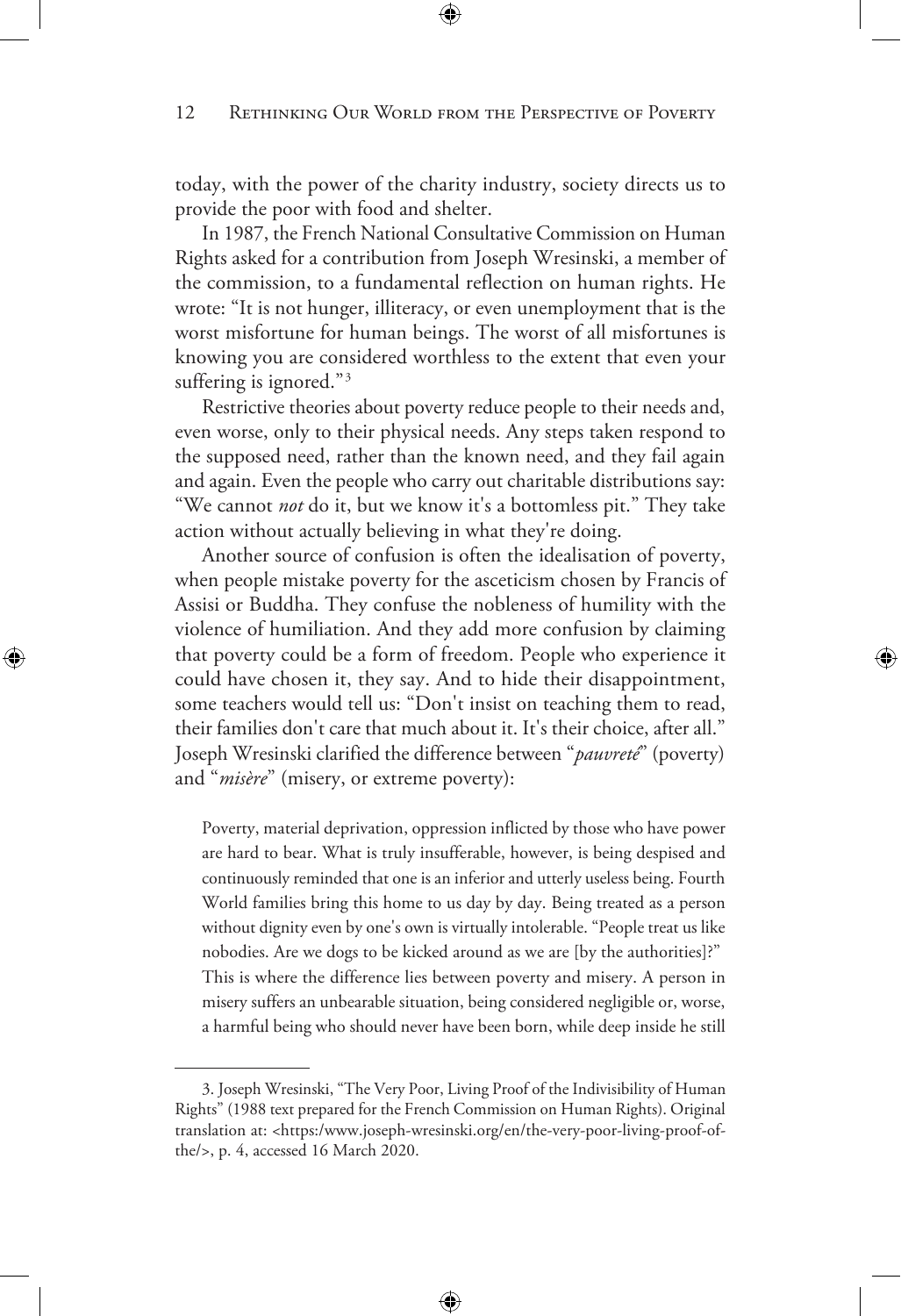knows he is a person. To long for dignity, to dream of being someone and yet to be denied this even by those hardly better off than oneself: the neighbours, the grocer, the postman – that is misery. And that is what makes the difference between poverty and exclusion.<sup>4</sup>

The idealisation of poverty and the confused awareness that it is unacceptable and inhumane is another paradox. People in poverty are sometimes considered angels, and sometimes demons.

The historical role of the poor in the fight for justice brings to light another confusion. Karl Marx, a philosopher of a history that moved towards justice, drew a distinction between poverty and extreme poverty in regard to production: on one hand, the productive proletariat and peasantry, capable of waging the class struggle that will lead to change; and on the other hand, a *lumpenproletariat* prepared to do anything in order to survive, including forming an alliance with employers. But this distinction between the good and the bad proletariat, which echoes the eternal distinction between the good and the bad poor person, is not supported by the facts, as Marx himself recognises in his analyses of history.

In his analysis of the revolutions in France, Marx writesthat the provisional government in 1849 decided to recruit a mobile guard from the *lumpenproletariat*, which "forms a mass sharply differentiated from the industrial proletariat, a recruiting ground for thieves and criminals of all kinds living on the crumbs of society, people without a definite trade, vagabonds, *gens sans feu et sans aveu* [men without hearth or home]".5 He explains that the strategy was to play off one part of the proletariat against the other. "And so the Paris proletariat was confronted with an army, drawn from its own midst, of 24,000 young, strong, foolhardy men." He adds that the proletariat itself "acknowledged it to be its foremost fighters on the barricades". Thus, after having set

⊕

<sup>4.</sup> Joseph Wresinski, *Blessed Are You the Poor!* (Paris: Fourth World, 1992), p. 16-17. (First published in French: *Heureux vous les pauvres*, Paris: Cana, 1984.)

<sup>5.</sup> Karl Marx, "The Class Struggles in France, 1848 to 1850", in Karl Marx and Friedrich Engels, *Selected Works*, Vol. 1 (Moscow: Progress Publishers, 1969), p. 219. (This volume follows the Russian edition of the book prepared by the Institute of Marxism-Leninism under the Central Committee of the Communist Party of the Soviet Union, Moscow: Political Literature Publishing House, 1966.) (First published in German: "Die Klassenkämpfe in Frankreich 1848 bis 1850", *Neue Rheinische Zeitung. Politisch-ökonomische Revue*, Hamburg, 1850.) Available at: <https://www.marxists.org/ archive/marx/works/1850/class-struggles-france/ch01.htm>, accessed 16 March 2020.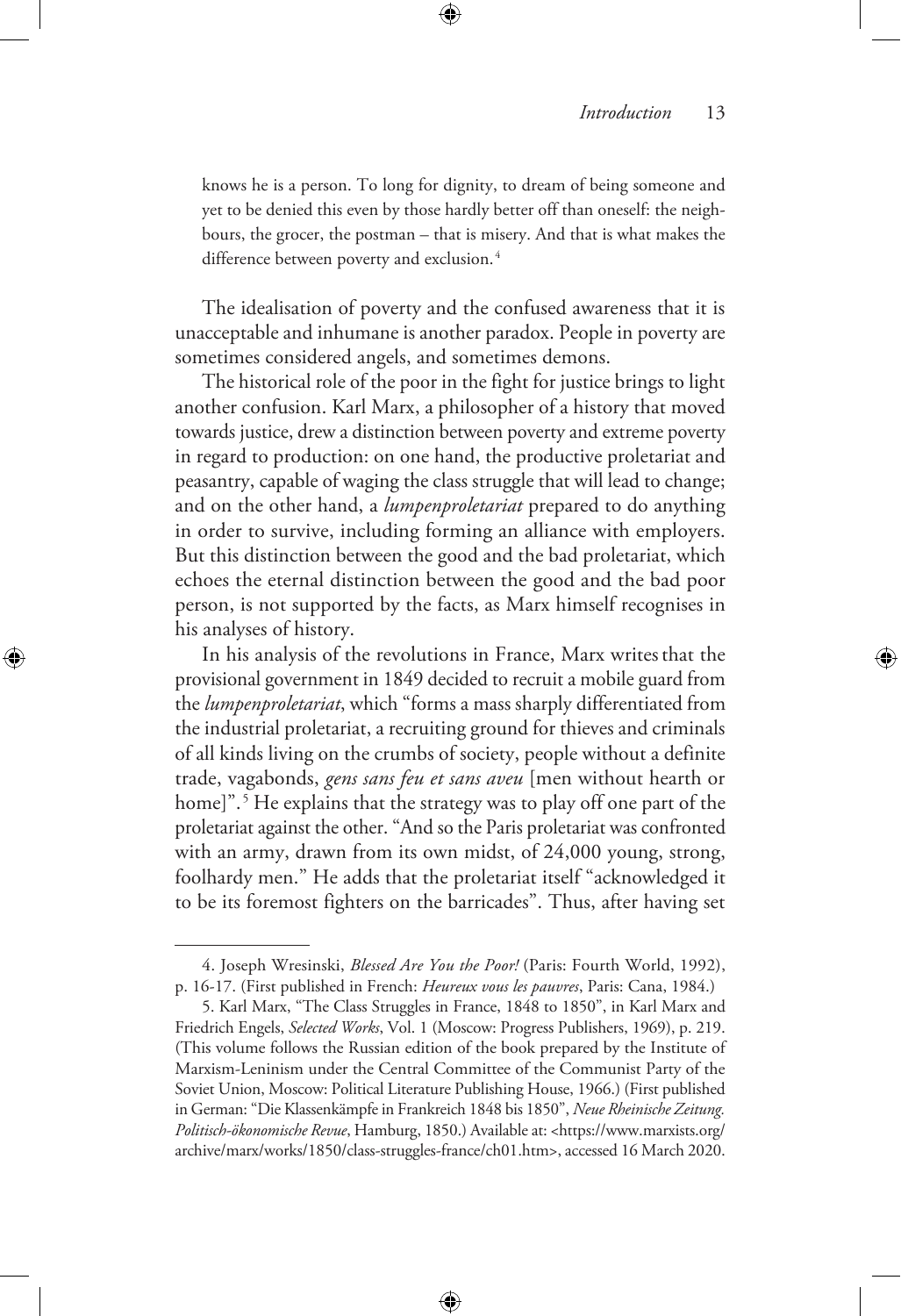them in opposition, he sees the continuity between proletariat and sub-proletariat. More fundamentally, the central paradigm of the class struggle has led Marxism to the paradox of wanting a strong oppressed class to take over the means of production and being incapable of conceiving a role for the people most crushed by oppression.

### Navigating paradoxes: the Wresinski approach

The theories on poverty and destitution set out above move from confusion to crippling paradoxes. They contribute to the idea that action is not possible, that extreme poverty will always be with us, and that it's inevitable.

Yet Joseph Wresinski stated that poverty was not inevitable. Where does this certainty come from? He perceived that ideas that come from poverty have not emerged in dominant views. They have not been collected and transmitted. They have not been compiled over the generations. This has two consequences: those who experience poverty look at the world and the culture around them and do not see themselves as part of it. They feel they are irrelevant. They often conclude that it is better to keep quiet about their experience. The violence of extreme poverty remains unspoken. The silence persists. And people who do not experience poverty and cannot help thinking it is disturbing fill the silence with alternative theories and do the thinking instead of the poor. These ideas are external, based on knowledge acquired from a distance, as if through a telescope. Georg Simmel says that, ultimately, poverty can be defined only as receiving assistance. In this way it is defined only by the acts of others, from the outside. Joseph Wresinski wrote: "Educated people are carried away by their own ideas and always end up doing the thinking for others. This is what happened to Lenin and his circle of intellectuals."6

⊕

People who are living in extreme poverty are prevented from thinking with others and must constantly fight against theories about them, on their behalf, created by others. A point of view that could break this deadlock has historically been missing: that of the people who experience these paradoxes from within. Who knows how people living in poverty experience the tension between basic needs, freedom,

<sup>6.</sup> Joseph Wresinski, *The Poor Are the Church: A Conversation with Fr. Joseph Wresinski* (interviews with Gilles Anouil) (Mystic, CT: Twenty-Third Publications, 2002), p. 76. (First published in French: *Les pauvres sont l'Église*, Paris: Le Centurion, 1983.)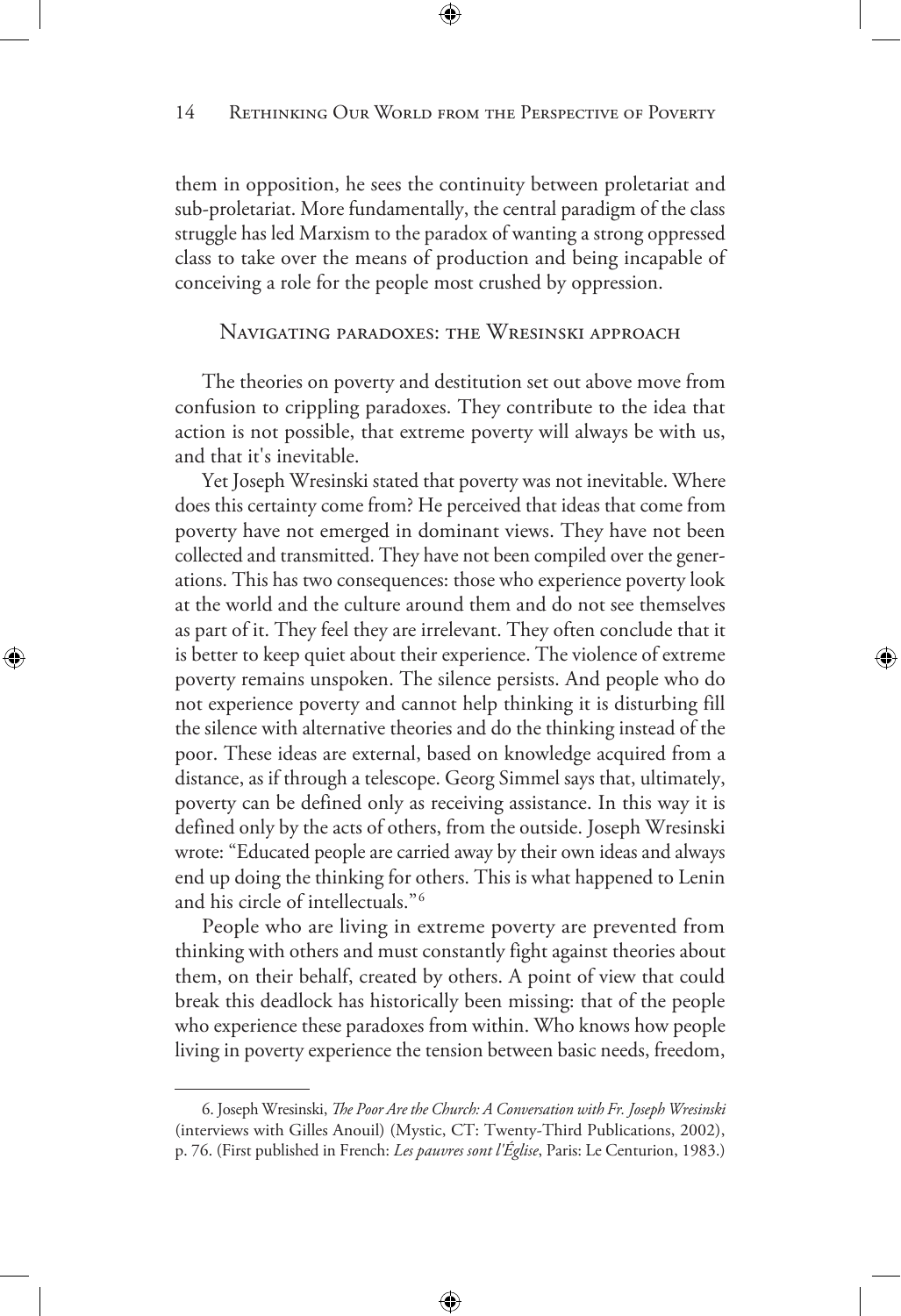⇔

and political action? Who knows the efforts, the richness of thought needed to reconcile the suffering of inhuman treatment and the awareness of being a human being despite it all? As Spike Lee says, most of the books on slavery show the dilemma of the owner, never of the enslaved person – the dilemma of the man with his back to the wall invoked by Howard Thurman, $^7$  the mentor of Martin Luther King.

⊕

Joseph Wresinski spent his life trying to understand why he was considered incompetent at school, why his father was violent, why his mother had only benefactors and no friends, and why there was such contempt of agricultural labourers in his first parish. He said it was only at the age of 40, when he decided to join the residents in the camp of Noisy-le-Grand, who were living in the same poverty his family experienced in Angers,<sup>8</sup> that he began to understand that his father was a humiliated man.

He could not understand this by himself; he had to find his own people, find ways of understanding with them, through struggling every day and sharing their question: "Are we dogs to be treated like this?" These shared questions became a commitment to take action and created another form of knowledge. Together they moved away from the feeling of inevitability. This forced them to invite people from all backgrounds to join them in their quest. Since his childhood and the early years of his struggle, Wresinski was confronted with ideas that had a crippling effect. At the time, the very existence of poverty was denied. In France in 1950, poverty was thought of as only isolated cases of no social, political, or historical significance. From his camp for homeless people, he had to organise a university seminar at UNESCO to make the fact of poverty exist.

⊕

#### The purpose of the colloquium

The colloquium "Rethinking Our World from the Perspective of Poverty, with Joseph Wresinski" is a continuation of this journey. It brings together three groups of researchers working on different issues.

It includes university researchers who constantly strive to question their thinking and who have agreed to let their thinking be challenged by extreme poverty. It also includes life researchers, who have experienced

<sup>7.</sup> Howard Thurman, *Jesus and the Disinherited* (Boston, MA: Beacon Press, 1996). [Editor's note]

<sup>8.</sup> The city in western France where Wresinski spent his childhood. [Editor's note]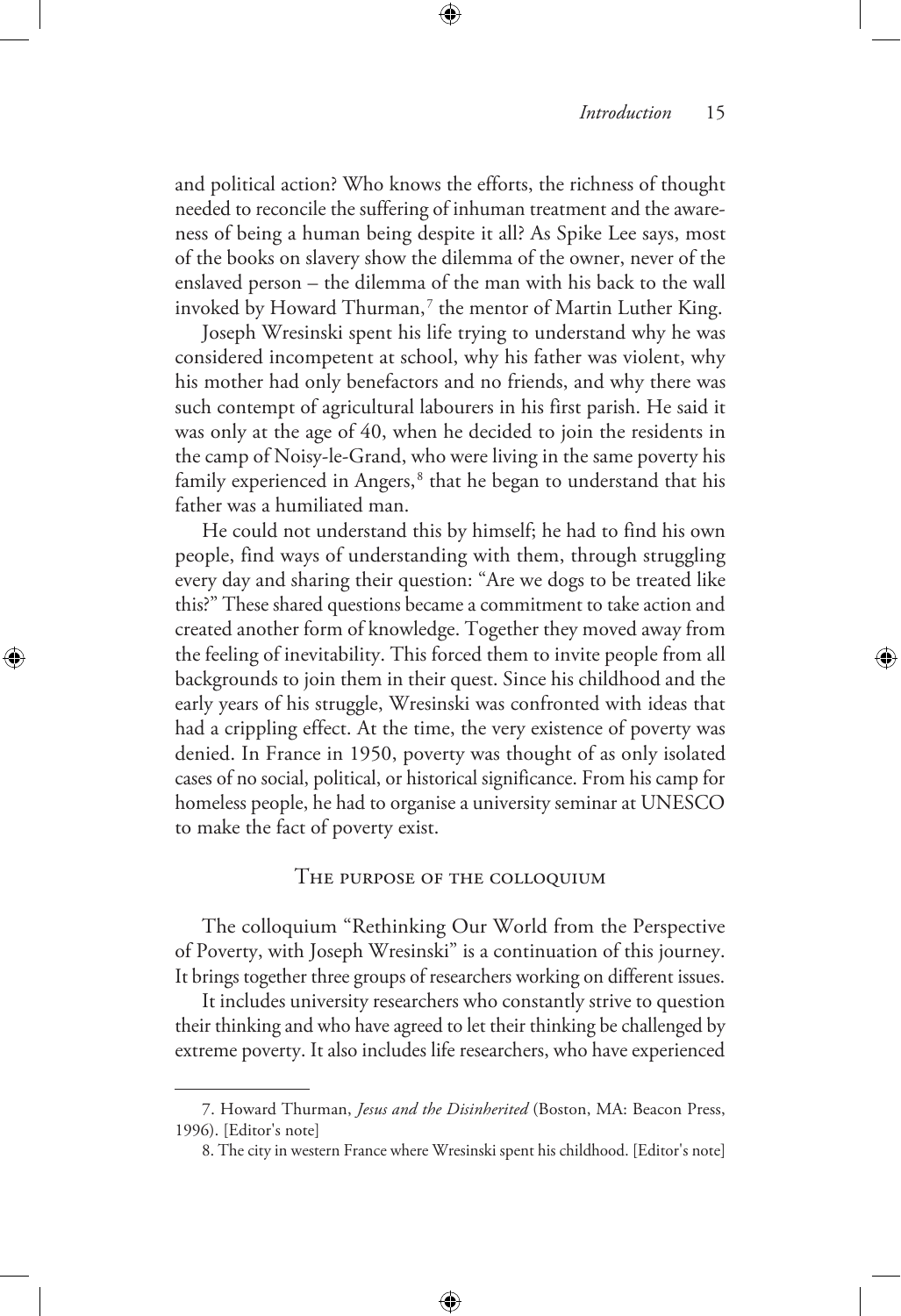and are still experiencing this poverty and whose very existence is questioned by poverty. In the spirit of Joseph Wresinski, they agree to let others share their existential quest. The effort they put into this is hard to imagine. And finally, it includes action researchers who, constantly questioned by the effects of their actions and inspired by the Wresinski approach, are reinventing with others to find together a way of living without extreme poverty.

These three research groups do not have equal standing in the world, and it will take great tact and care to enable all these different intellects to develop and interact. The aim is not only to enable people who experience poverty from the inside and other people to develop their thinking about poverty, but also more broadly to rethink the world from the perspective of this experienced reality of poverty. In fact, we cannot overcome poverty if we continue to think about the world, politics, God, and science while continuing to exclude the human reality of poverty from our thinking.

The preparatory work for the colloquium had already shown that we can learn a lot from one another – with tact and also without fear – which will enable us to better understand and convey useful concepts for the future.

⊕

### The overall scheme of the colloquium

In autumn 2015, it became clear that the centenary year of the birth of Joseph Wresinski would be marked by a colloquium, among other events. But what approach should be taken? Who should be involved in terms of skills and scientific discipline? The thinking of Joseph Wresinski lends itself to analysis in many disciplines: it touches on everything, or almost everything, from law to theology, from sociology to economics, from history to philosophy, from epistemology to political science, and so on.

Of course we took into account what had already been done in the past, particularly the 2008 colloquium held at the Institut d'Études Politiques de Paris, Sciences Po, during which Wresinski's political thinking and important contribution to the thinking on basic rights was explored in depth. These two dimensions are obviously not absent from this colloquium – far from it – but other dimensions have also been introduced.

The seven days of this colloquium do not follow a set pattern, a theoretical vision, but were designed throughout our meetings and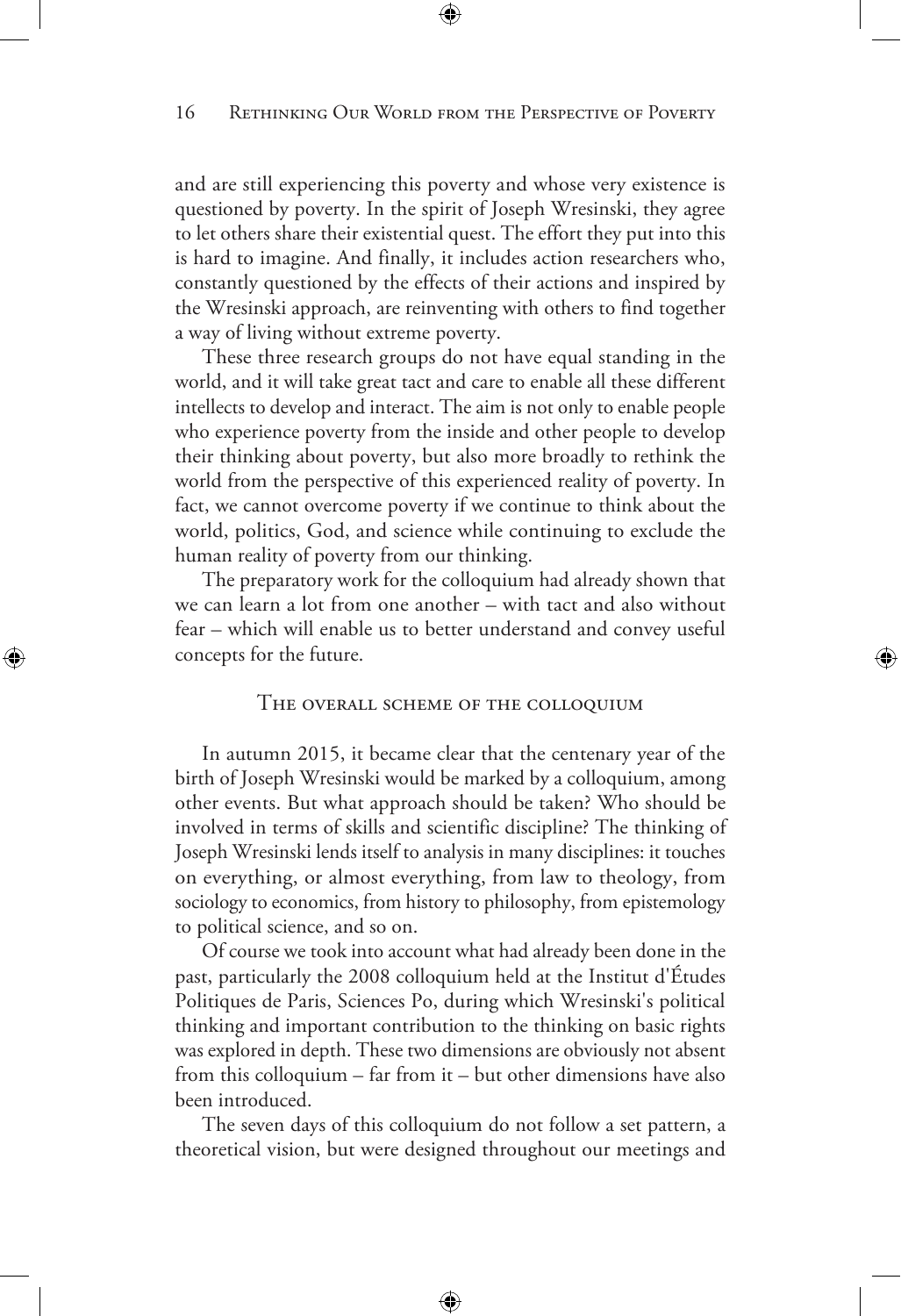⇔

our discussions with people whom we contacted or who expressed an interest. Joseph Wresinski liked to say: "Everything stemmed from a shared experience, never from a theory."<sup>9</sup> This premise guided us to approach the Cerisy International Cultural Centre where major intellectual colloquia have taken place for decades, and where people actually live together for a week in order to think together. Edith Heurgon, the director of the centre, agreed and helped us a great deal. The preparatory discussions with Jean-Marc Ferry, Alain Caillé, and others highlighted aspects of Wresinski's thinking of which we had missed the significance. Other aspects of Wresinski's thinking led us to researchers who were working on related issues and who might be interested in coming. The programme was constructed like a mosaic, with the colour scheme progressively revealing elements that could logically be addressed on the same day. Several groupings emerged like this and led to the drafting of the final programme.

History: we consider the history of the very poor, the history of our societies' responses to the question of poverty, the story of Joseph Wresinski and the movement he founded, and the innovations that sprang up through him and his movement.

Philosophy and ethics enable us to reflect on the concept of individual and political responsibility with regard to the issue of extreme poverty and social exclusion. What is our responsibility, as human beings, when it comes to poverty? They also enable us to confront the issue of violence. Extreme poverty is violence; it destroys human relationships, excludes, marginalises, and prevents those who endure it from claiming their rights and fulfilling their responsibilities.

We also address knowledge and culture through various approaches concerning rights: the right to culture; to psychology, with the issue of poverty being transmitted down through generations; to epistemology, with thoughts on the knowledge we need to overcome poverty and how to build up that knowledge.

Although these groupings have some common elements, they are partly arbitrary and partly imposed: some participants we wanted as speakers were available only on specific days. In any case, it would be misleading to think, for example, that the first two days belonged to historians, the following two to philosophers, and the last two to epistemologists. The proposed approach is intentionally multidisciplinary,

⊕

<sup>9.</sup> Wresinski, *The Poor Are the Church*, p. 111.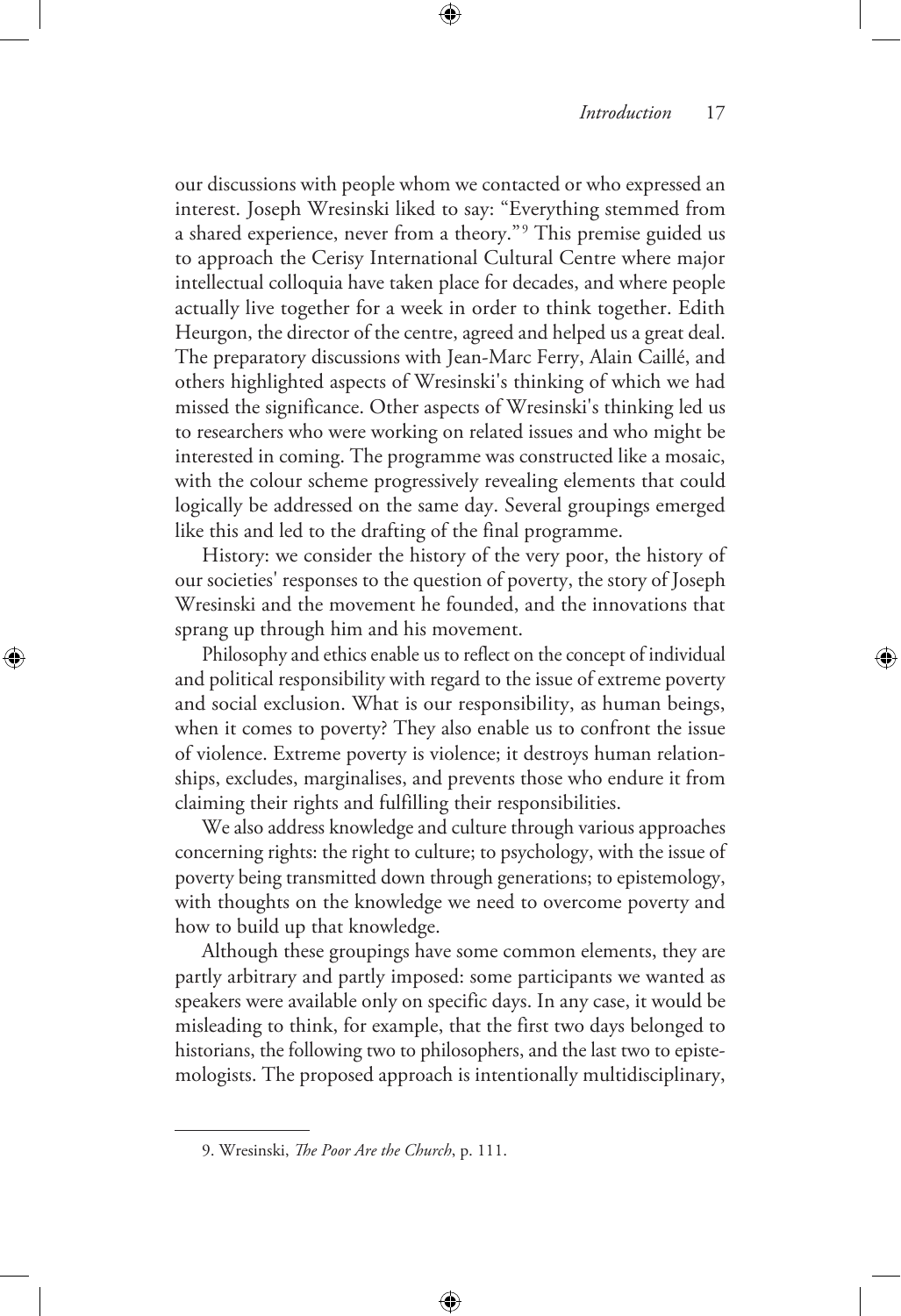enriched by the contribution of people who have gained expertise through their work alongside people who live in extreme poverty or through their struggle to free themselves from social exclusion.

In addition to the plenary presentations (mornings) and round tables (afternoons), breakout sessions are also held. These sessions enable one or more speakers to initiate thinking, share experiences, and raise an issue, and then enable everyone at the session to work and think together, with interaction among all the participants and not just with the person who introduced the topic. These breakout sessions mostly feature people who work at the grass-roots level and who are inspired by the Wresinski approach, which they are skilled at putting into practice in their work. Here they present their experiences and the ideas drawn from them.

Finally, Cerisy-la-Salle is an exceptional setting with its buildings, spaces, terraces, and gardens. In the spirit of Edith Heurgon and her team, the informal times before, during, and after meals, during breaks, and in the evenings, are key moments when this learning community that Cerisy seeks to develop is formed and deployed.

And this extraordinary venue also hosts exhibitions, paintings, and other works of art created within ATD Fourth World as a response to extreme poverty. These works, as much as the academic presentations, allow us to enter the mystery of humankind and its irrevocable dignity. Reproductions of some of the artwork can be found in this report.

⇔

⊕

The following texts are being made available to colloquium participants and other readers to convey the significance of what was experienced in June 2017 at Cerisy-la-Salle and to encourage other people to challenge themselves with ideas from the world of poverty in order to move forward together towards a more fraternal, just, and humane world.

€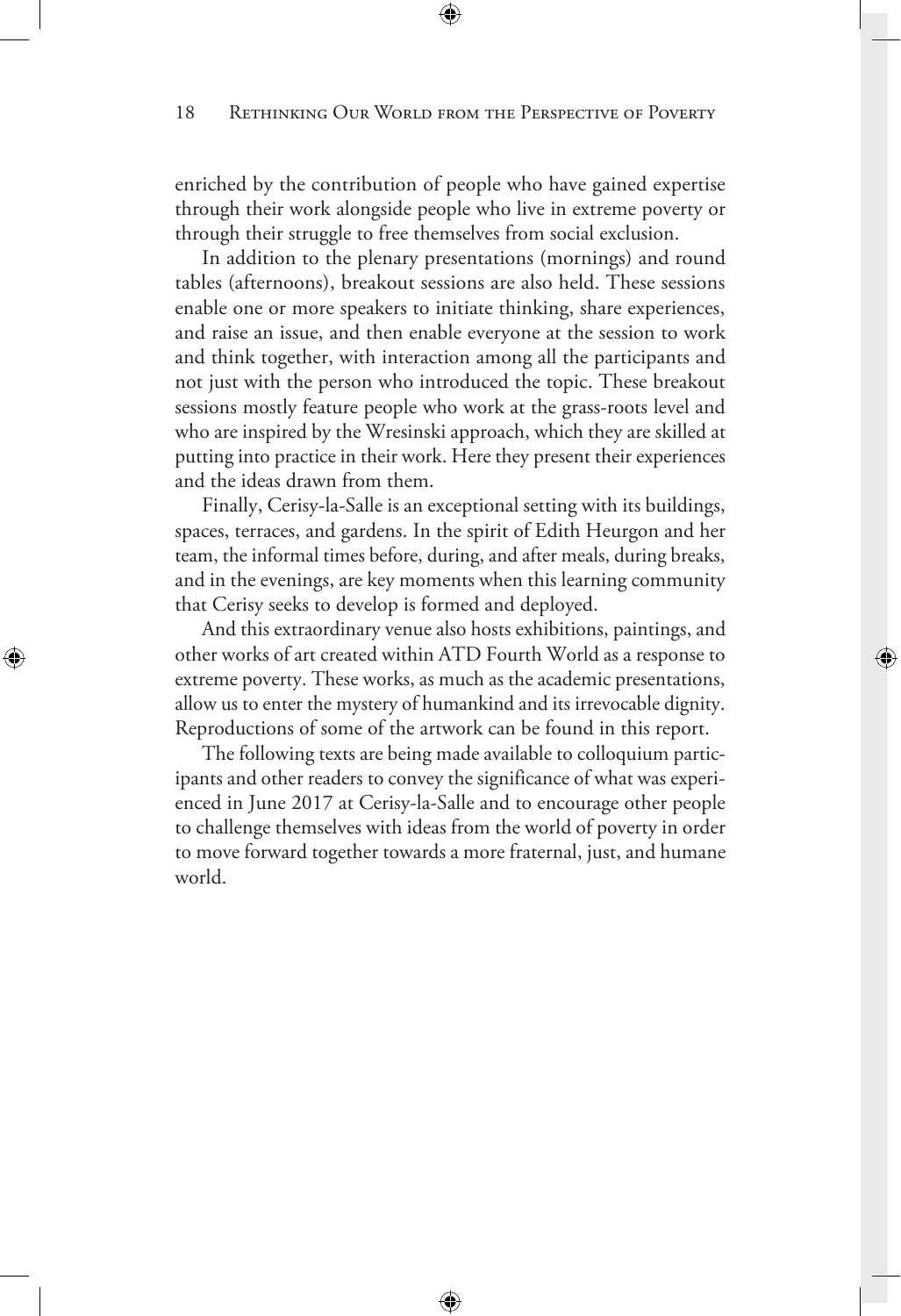# List of Illustrations

| Christian Januth, <i>Joseph Wresinski</i> , <i>Pastry Chef</i> , 1992  19 |  |
|---------------------------------------------------------------------------|--|
| Christian Januth, I Paint a Hundred Portraits in Black                    |  |
|                                                                           |  |
|                                                                           |  |
|                                                                           |  |
| Jacqueline Page, The Licence to Dream - The Beauties                      |  |
|                                                                           |  |
| Jacqueline Page, Destruction, Reconstruction -                            |  |

 $\bigoplus$ 

 $\bigoplus$ 

 $\bigoplus$ 

 $\overline{\phantom{a}}$ 

 $\bigoplus$ 

 $\begin{array}{c} \hline \end{array}$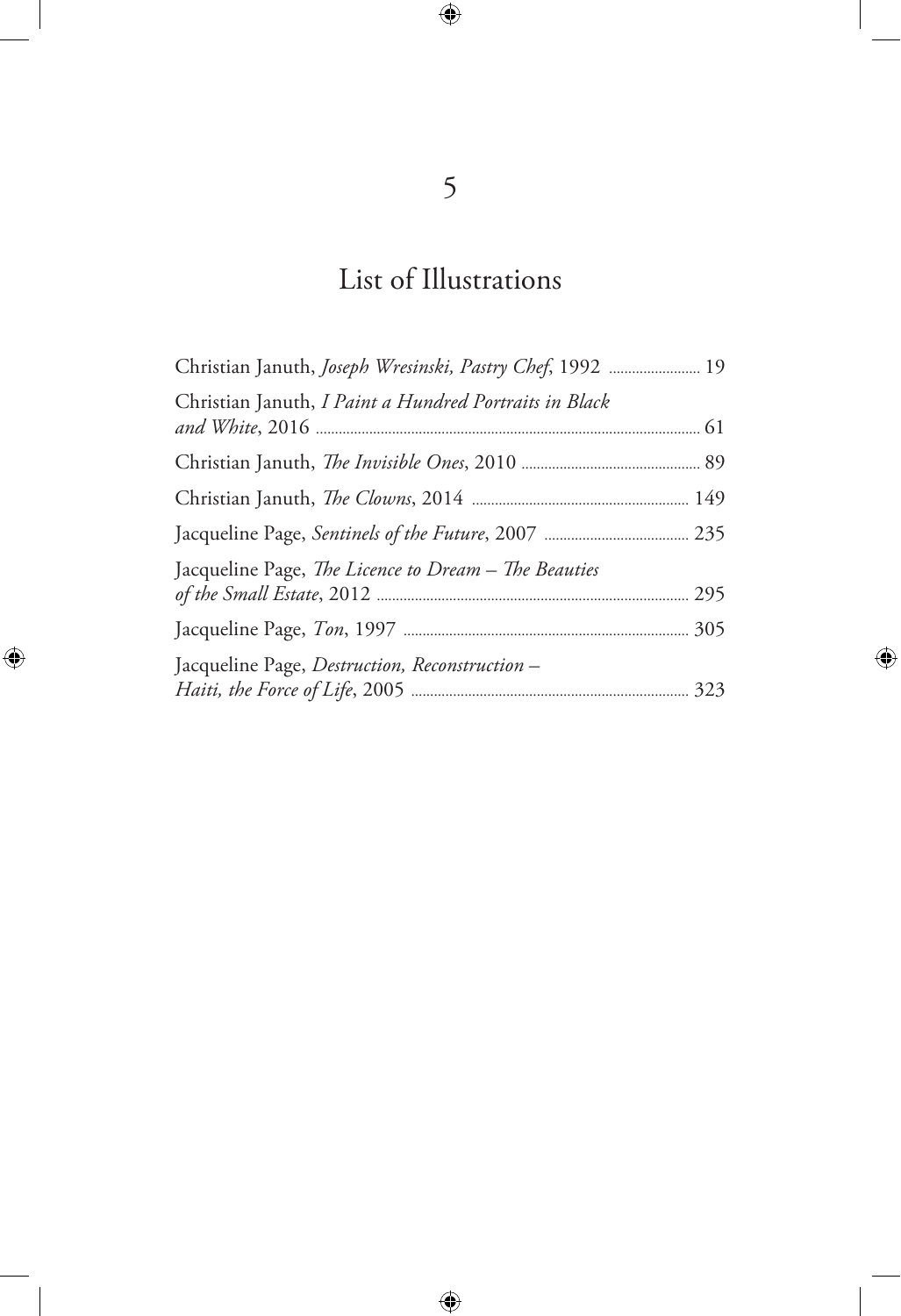# Acknowledgements

 $\bigoplus$ 

We wish to thank our translators, who worked closely with the authors: Corinne Taylor, Sarah Mackley, and especially Niall Bond, who did most of the translating; Louise Hudson for the copy editing; and Elisabeth Gutton for the layout. Many thanks also to Moya Amateau and Evelyne de Mevius who prepared the final version of the book for publication.

 $\bigoplus$ 

⊕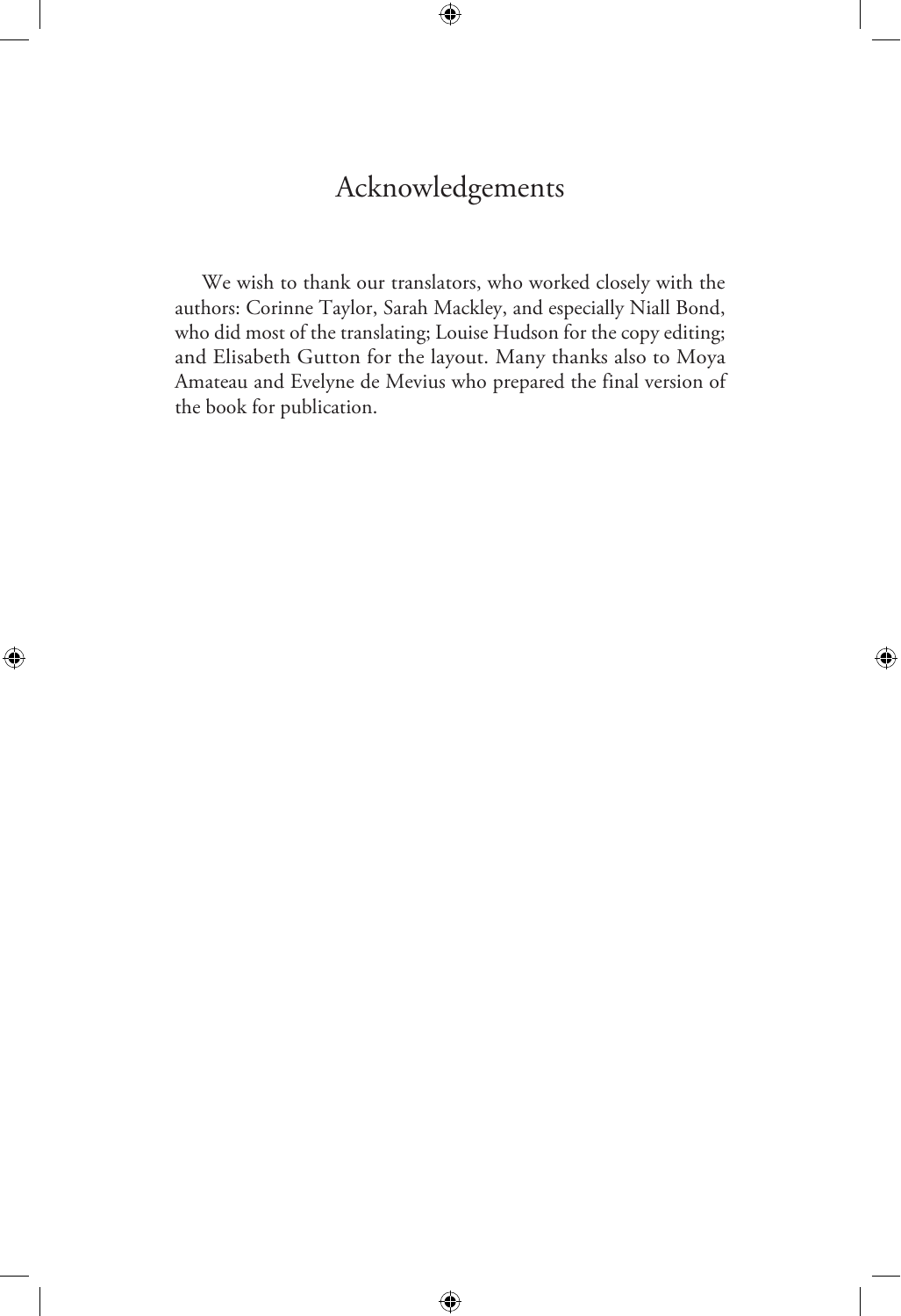# Les colloques de Cerisy aux Éditions Hermann

 $\bigcirc$ 

### *ART*

⊕

*Gestualités/Textualités en danse contemporaine*, S. Genetti, C. Lapeyre et F. Pouillaude (dir.), 2018.

### *LITTÉRATURE*

*L'Algérie, traversées*, G. Lévy, C. Mazauric et A. Roche (dir.), 2018.

*L'écriture du psychanalyste*, J.-F. Chiantaretto, C. Matta et F. Neau (dir.), 2018.

*Christian Prigent : trou(v)er sa langue*, B. Gorrillot et F. Thumerel (dir.), 2017.

*Écritures de soi, Écritures du corps*, J.-F. Chiantaretto et C. Matha (dir.), 2016.

*Périples & parages. L'œuvre de Frédéric Jacques Temple*, M.-P. Berranger, P.-M. Héron et C. Leroy (dir.), 2016.

*Écriture(s) et psychanalyse : quels récits ?*, Fr. Abel, M. Delbraccio et M. Petit (dir.), 2015.

*Pascal Quignard. Translations et métamorphoses. Avec un inédit de Pascal Quignard*, M. Calle-Gruber, J. Degenève et I. Fenoglio (dir.), 2015.

⊕

*1913 : cent ans après. Enchantements et désenchantements*, C. Camelin et M.-P. Berranger (dir.), 2014.

*Écritures de soi, Écritures des limites*, J.-F. Chiantaretto (dir.), 2014.

*Ateliers d'écriture littéraire*, Cl. Oriol-Boyer et D. Bilous (dir.), 2013.

*Swann le centenaire*, A. Compagnon et K. Yoshikawa (dir.), 2013.

*Présence d'André du Bouchet*, M. Collot et J.-P. Léger (dir.), 2012.

*L'Ailleurs depuis le romantisme. Essais sur les littératures en français*, D. Lançon et P. Née (dir.), 2009.

*Yves Bonnefoy. Poésie, recherche, savoirs*, D. Lançon et P. Née (dir.), 2007.

### *PHILOSOPHIE*

*Lieux et figures de l'imaginaire*, M. de Gandillac et W. Bannour (dir.), 2017.

*À l'épreuve d'exister avec Henri Maldiney*, Ch. Younès et O. Frérot (dir.), 2016.

*Jean Greisch, les trois âges de la raison*, S. Bancalari, J. de Gramont et J. Leclercq (dir.), 2016.

- *Des possibles de la pensée. L'itinéraire philosophique de François Jullien*, Fr. Gaillard et Ph. Ratte (dir.), 2015.
- *Gaston Bachelard. Science et poétique, une nouvelle éthique ?*, J.-J. Wunenburger (dir.), 2013.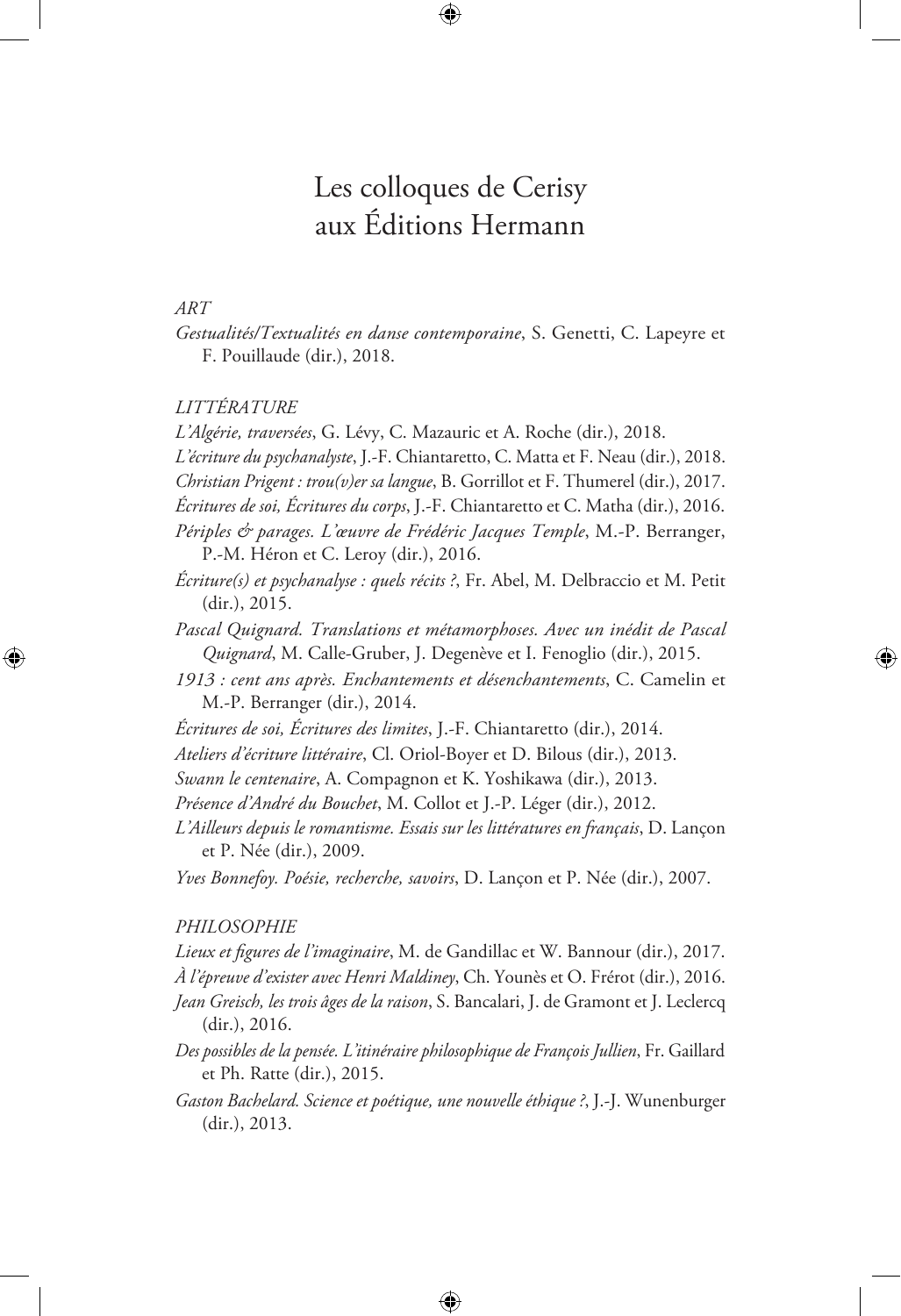⊕

*L'Émile de Rousseau : regards d'aujourd'hui*, A.-M. Drouin-Hans, M. Fabre, D. Kambouchner et A. Vergnioux (dir.), 2013.

### *SOCIÉTÉ*

- *Europe en mouvement 1*, W. Asholt, M. Calle-Gruber, É. Heurgon et P. Oster (dir.), 2018.
- *La mésologie, un autre paradigme pour l'anthropocène?*, M. Augendre, J.-P. Llored et Y. Nussaume (dir.), 2018.
- *Qu'est-ce qu'un régime de travail réellement humain ?*, P. Musso et A. Supiot (dir.), 2018.

*Écologie politique de l'eau*, J.-P. Pierron (dir.), 2017.

*Cultures et créations dans les métropoles-monde*, M. Lussault et O. Mongin (dir.), 2016.

*La région, de l'identité à la citoyenneté*, A. Frémont et Y. Guermond (dir.), 2016.

*Le génie de la marche. Poétique, savoirs et politique des corps mobiles*, G. Amar, M. Apel-Muller et S. Chardonnet-Darmaillacq (dir.), 2016.

*Peut-on apprivoiser l'argent aujourd'hui ?*, J.-B. de Foucauld (dir.), 2016.

- *Au prisme du jeu. Concepts, pratiques, perspectives*, L. Mermet et N. Zaccaï-Reyners (dir.), 2015.
- *Les animaux : deux ou trois choses que nous savons d'eux*, V. Despret et R. Larrère (dir.), 2014.

⊕

- *Prendre soin. Savoirs, pratiques, nouvelles perspectives*, V. Chagnon, C. Dallaire, C. Espinasse et É. Heurgon (dir.), 2013.
- *Villes, territoires, réversibilités*, F. Scherer et M. Vanier (dir.), 2013.

*La sérendipité. Le hasard heureux*, D. Bourcier et P. van Andel (dir.), 2011.

*L'économie de la connaissance et ses territoires*, T. Paris et P. Veltz (dir.) 2010. *Peurs et Plaisirs de l'eau*, B. Barraqué et P.-A. Roche (dir.), 2010.

#### *HORS SÉRIE*

⊕

- *Nourritures jardinières dans des sociétés urbanisées*, S. Allemand et É. Heurgon (dir.), 2016.
- *Transplanter. Une approche transdisciplinaire : art, médecine, histoire et biologie*, Fr. Delaporte, B. Devauchelle et E. Fournier (dir.), 2015.
- *Renouveau des jardins. Clés pour un monde durable ?*, S. Allemand, É. Heurgon et S. de Paillette (dir.), 2014.
- *De Pontigny à Cerisy (1910-2010) : des lieux pour « penser avec ensemble »*, S. Allemand, É. Heurgon et C. Paulhan (dir.), 2011.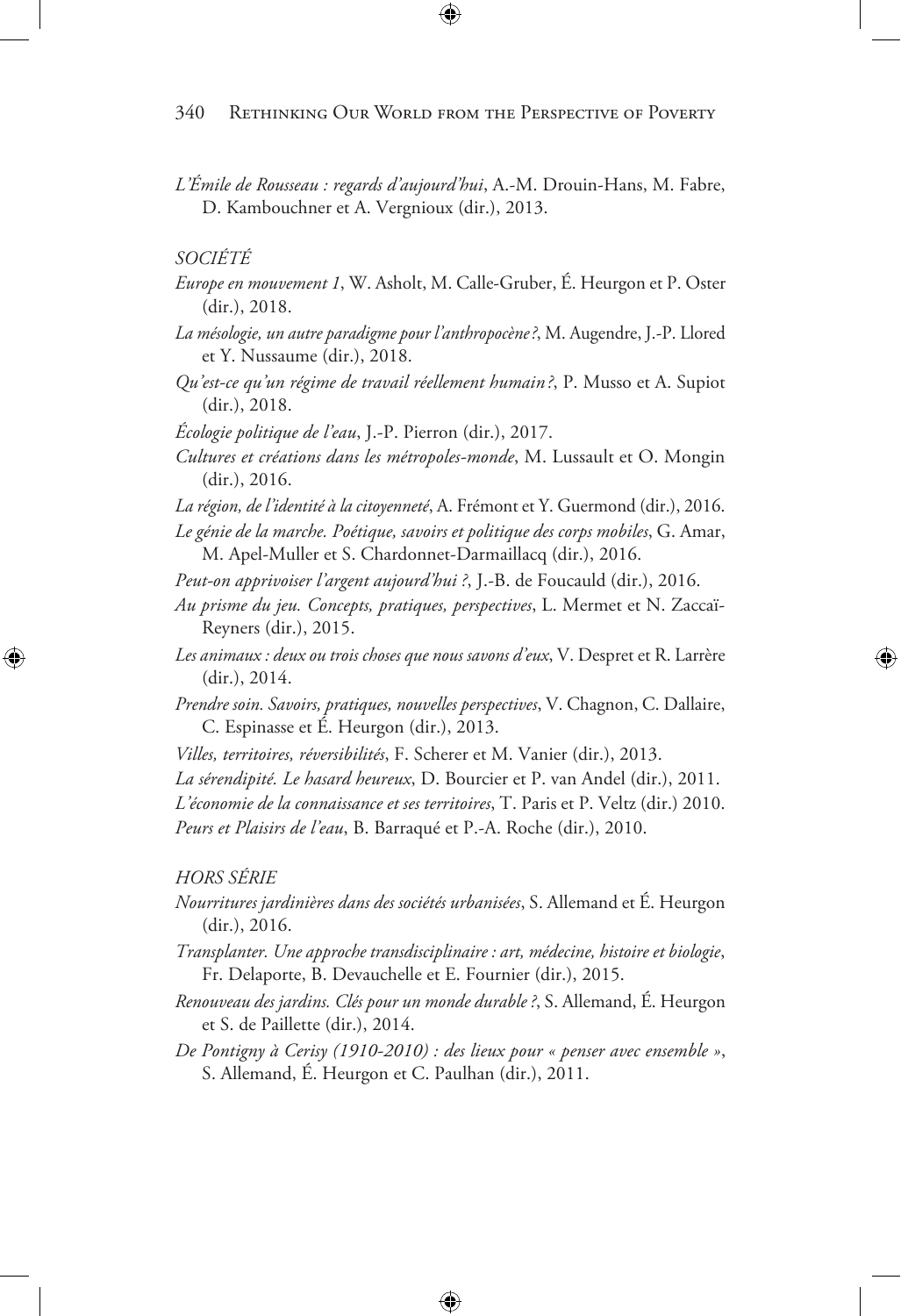

⊕

- *• Les animaux : deux ou trois choses que nous savons d'eux*, Hermann, 2014.
- *• Peut-on apprivoiser l'argent aujourd'hui ?*, Hermann, 2016.
- *• Gaston Bachelard. Science et poétique, une nouvelle éthique ?*, Hermann, 2013.
- *• Bébé « sapiens »*, Érès, 2017.

⊕

- *• Vers une république des biens communs*, Les liens qui libèrent, 2018.
- *• Le symbolique et le social (P. Bourdieu)*, Université de Liège, 2005 ; rééd. 2017.
- *• Les pluriels de Barbara Cassin*, Le Bord de l'eau, 2014.
- *• Jean-Pierre Dupuy : l'œil du cyclone*, Carnets nord, 2008.
- *• L'économie de services pour un développement durable*, L'Harmattan, 2007.
- *• L'économie de la connaissance et ses territoires*, Hermann, 2009.
- *• L'empathie au carrefour des sciences et de la clinique*, Doin, 2014.
- *• L'entreprise, point aveugle du savoir*, Éd. Sciences humaines, 2014.
- *• Annie Ernaux : le temps et la mémoire*, Stock, 2014.
- *• Europe en mouvement. 1. À la croisée des frontières*, Hermann, 2018.
- *• Expertise, débat public, vers une intelligence collective*, L'Aube, 2001.
- *• Individualismes contemporains et individualités*, PU de Rennes, 2010.
- *• Intelligence de la complexité*, L'Aube, 2007 ; rééd. Hermann, 2013.
- *• Interdisciplinarités entre natures et sociétés*, Peter Lang, 2016.
- *• Renouveau des Jardins. Clés pour un monde durable ?*, Hermann, 2014.
- *• Nourritures jardinières dans les sociétés urbanisées*, Hermann, 2016.
- *• Jardins en politique. Avec Gilles Clément*, Hermann, à paraître.
- *Des possibles de la pensée. L'itinéraire philosophique de François Jullien*, Hermann, 2015.
- *• Lieux et liens (2 vol.)*, L'Harmattan, 2012.
- *• Le génie de la marche. Poétique, savoirs et politique des corps mobiles*, Hermann, 2016.
- *• Cultures et créations dans les métropoles-monde*, Hermann, 2016.
- *• La démocratie à l'œuvre : autour de Pierre Rosanvallon*, Le Seuil, 2015.
- *• S.I.È.C.L.E. 100 ans de rencontres de Pontigny à Cerisy*, IMEC, 2005.
- *• De Pontigny à Cerisy : des lieux pour « penser avec ensemble »*, Hermann, 2011.
- *• Prendre soin. Savoirs, pratiques, nouvelles perspectives*, Hermann, 2013.
- *• Résister et vivre. Au croisement des disciplines et des cultures*, Ophrys, 2010.
- *• Du risque à la menace : penser la catastrophe*, PUF, 2013.
- *• Les sentiments et le politique*, L'Harmattan, 2007.
- *• Des sciences sociales à* la *Science sociale*, Le Bord de l'Eau, 2018.
- *• La Sérendipité. Le hasard heureux*, Hermann, 2011.
- *• Simondon et l'invention du futur*, Klincksieck et Cie, 2016.
- *• Sociologie économique et économie critique*, Revue, La Découverte, 2015.
- *• L'âge de la transition*, Les petits matins, 2016.
- *• Qu'est-ce qu'un régime de travail réellement humain ?*, Hermann, 2018.

- *• Universités populaires, hier et aujourd'hui*, Autrement, 2012.
- *• Le moment du vivant*, PUF, 2016.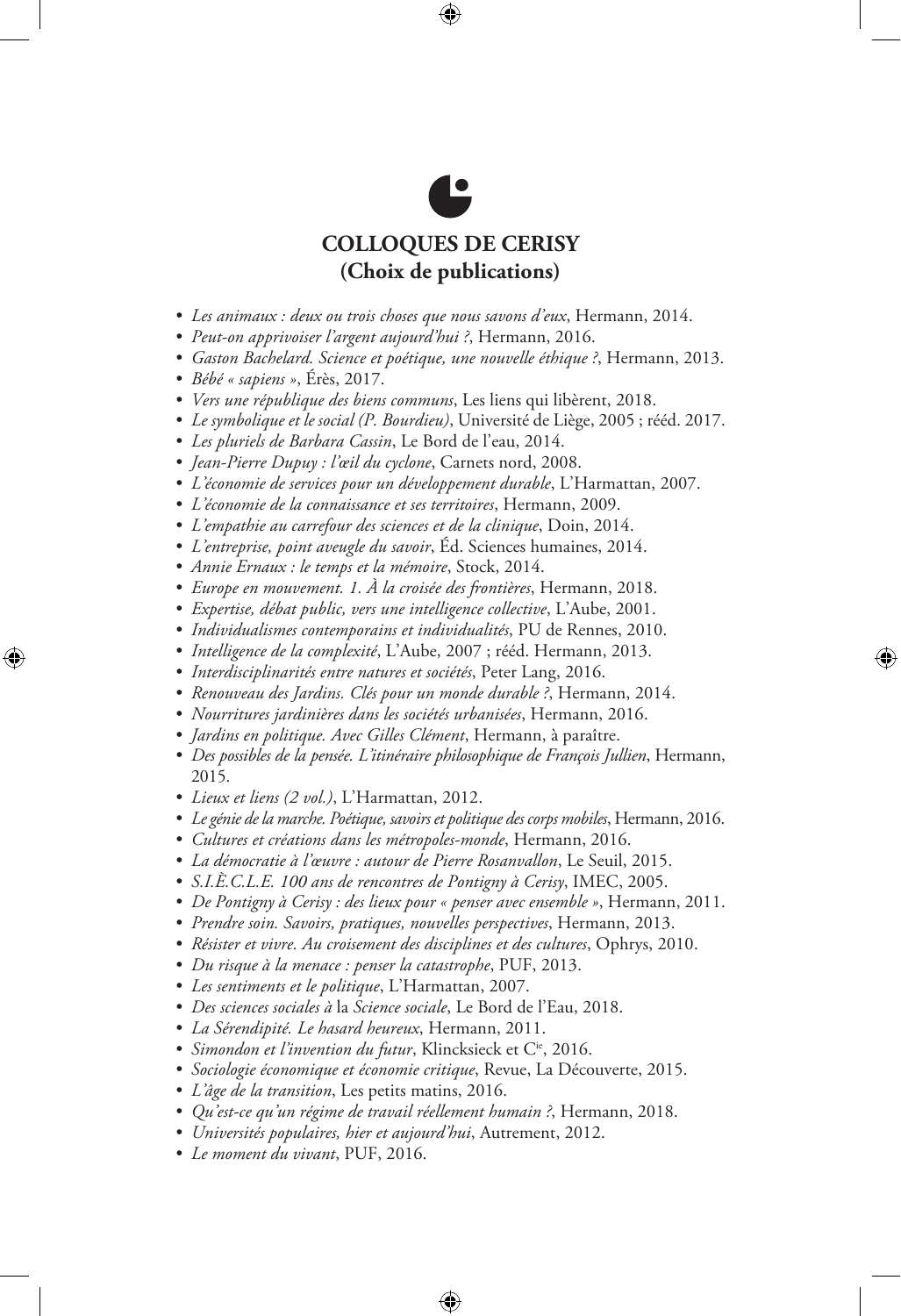



⊕

Every year, from June to September, the **International Cultural Centre of Cerisy** organises colloquiums bringing together artists, researchers, teachers, and students, as well as members of the general public interested in cultural exchanges, within the hospitable setting of a listed seventeenth-century chateau.

#### **A long cultural tradition**

- From 1910 to 1939 Paul Desjardins organised the famous "Décades" at the Abbey of Pontigny, bringing together the eminent figures of the time to discuss artistic, literary, social, and political themes.
- In 1952, with the help of the Friends of Pontigny-Cerisy, Anne Heurgon-Desjardins restored the chateau and set up the Cultural Centre of Cerisy, thus continuing her father's work while adding her own imprint.
- From 1977 to 2006, her daughters, Edith Heurgon and Catherine Peyrou, carried on the tradition while adding to the scope of their activities. The themes have been broadened, the working arrangements refined, and the buildings modernised.
- Since the death of Catherine and Jacques Peyrou, Edith Heurgon and his nephew, Dominique Peyrou have carried on the task with the help of Anne Peyrou-Bas and Christian Peyrou (Société civile du château de Cerisy), and of a dedicated local team leaded by Philippe Kister.

#### **Retaining the original inspiration**

⊕

- The aim is to receive people wishing to participate in discussion and exchange of ideas, for a relatively long period, in a prestigious setting remote from urban disturbances, so that long-lasting friendships and collaboration can often be formed.
- The owners, who also run the Centre, entrust the buildings and grounds to the **Association of Friends of Pontigny-Cerisy**, a non-profit-making organisation, chaired par Jean-Baptiste de Foucauld.

#### **Several decades of activities**

- **The Cultural Centre** has organised more than 800 colloquiums, focused not only on the works and thought of the past but also the intellectual and artistic movements of today, with the participation of distinguished leaders in the various fields. These conferences have given rise to about 600 volumes, with different publishers.
- **The Centre National du Livre** (National Book Centre) provides ongoing financial aid for the running and the publishing of the colloquiums. Local government bodies (the Conseil Régional de Normandie, Conseil départemental de la Manche, and Communauté Coutances Mer et Bocage) and the Direction Régionale des Affaires Culturelles also provide support for the Centre.
- In **the Circle of partners** composed, various businesses, local authorities and other organisations, support the action of the cultural center to secure a sustainable development and a future for Cerisy.
- Depuis 2012, une nouvelle salle de conférences, moderne et accessible, propose une formule nouvelle : les **séminaires de la Laiterie**, à l'initiative des partenaires de l'Association.

**Renseignements :** CCIC, Le Château, 50210 CERISY-LA-SALLE, FRANCE

Tél. (+33) 2 33 46 91 66 ; Internet : www.ccic-cerisy.asso.fr; Courriel : info.cerisy@ccic-cerisy.asso.fr